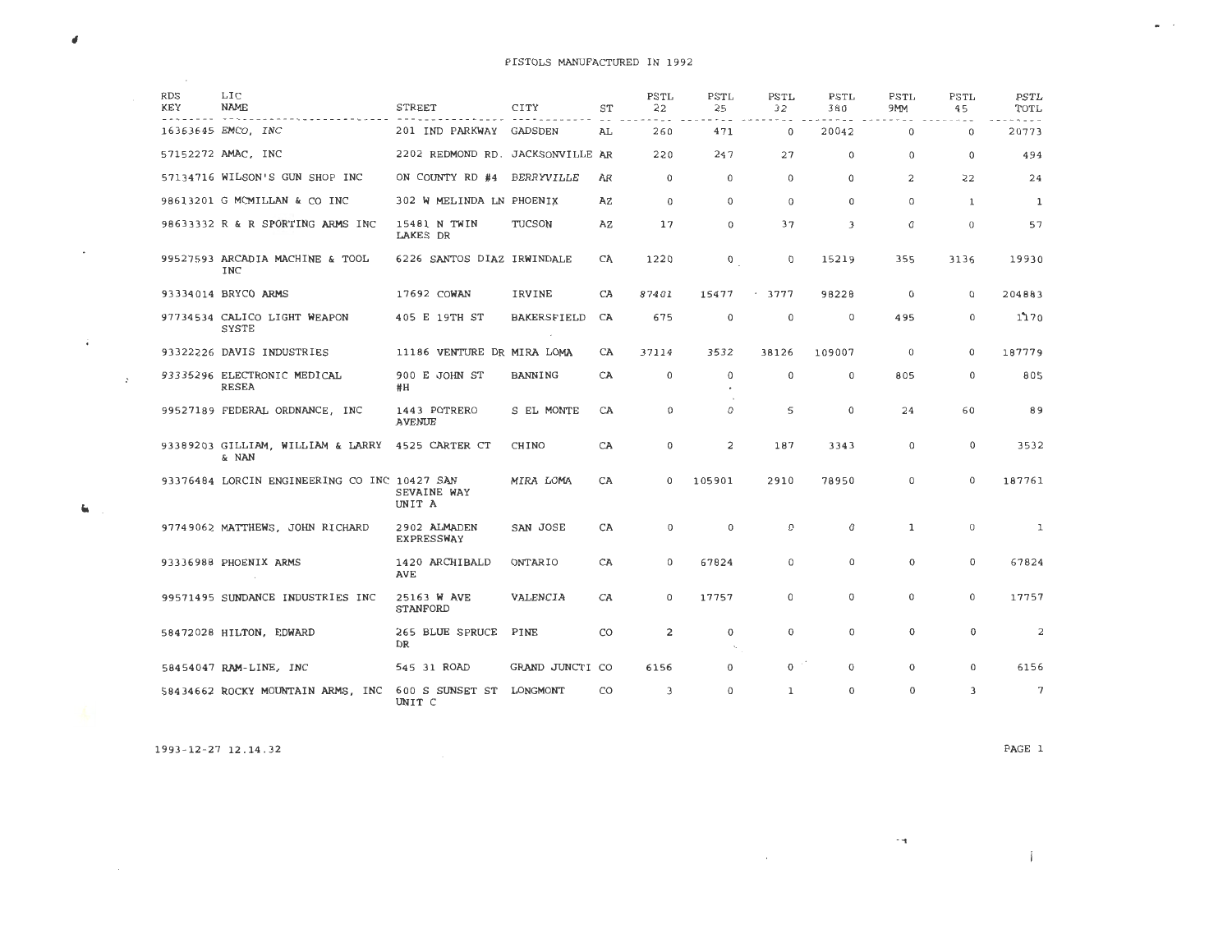| <b>RDS</b><br>KEY | LIC<br>NAME                                                  | <b>STREET</b>                      | CITY               | ST        | PSTL<br>22  | PSTL<br>25  | PSTL<br>32   | PSTL<br>380  | PSTL<br>9MM  | PSTL<br>45     | PSTL<br>TOTL            |
|-------------------|--------------------------------------------------------------|------------------------------------|--------------------|-----------|-------------|-------------|--------------|--------------|--------------|----------------|-------------------------|
|                   | 60633347 COLTS MFG CO INC                                    | 150 HUYSHOPE AVE HARTFORD          |                    | <b>CT</b> | $\mathbf 0$ | 0           | $\mathbf 0$  | 24310        | 14972        | 55599          | 94881                   |
|                   | 60604862 SEECAMP, L W CO INC                                 | 301 BREWSTER RD<br>INDUSTRIAL BLDG | MILFORD            | <b>CT</b> | 0           | $\Omega$    | 2052         | 0            | $\mathbf 0$  | $\mathbf 0$    | 2052                    |
|                   | 60600763 STURM RUGER & CO INC                                | LACEY PL                           | SOUTHPORT          | <b>CT</b> | 81681       | $\mathbf 0$ | 0            | 0            | 106236       | 39861          | 227778                  |
|                   | 60606809 WILDEY INC                                          | 458 DANBURY RD                     | NEW MILFORD        | CT        | 0           | $\Omega$    | 0            | 0            | $\Omega$     | 129            | 129                     |
|                   | 15936041 ACCURATE PLATING &<br><b>WEAPO</b>                  | 1937 CALUMET ST<br>#22             | CLEARWATER         | FL        | 0           | $\mathbf 0$ | $\mathbf 0$  | $\mathbf 0$  | $\mathbf{1}$ | $\overline{2}$ | $\overline{3}$          |
|                   | 15915812 CIENER, JONATHAN ARTHUR                             | 8700 COMMERCE ST CAPE CANAVER FL   |                    |           | 1           | $\Omega$    | 0            | 0            | 0            | 0              | 1                       |
|                   | 15925637 GRENDEL, INC                                        | 550 ST JOHN ST                     | COCOA              | FL        | 2421        | 0           | $\Omega$     | 10554        | $\Omega$     | $\Omega$       | 12975                   |
|                   | 15965437 NAVEGAR                                             | 12405 SW 130TH<br>ST               | MIAMI              | FL        | 12781       | 7017        | $\mathbf 0$  | $\mathbf 0$  | 22775        | 0              | 42573                   |
|                   | 15923596 TAURUS INTERNATIONAL<br>MFG,                        | 16175 NW 49TH<br>AVE               | MIAMI              | FL        | 5370        | $\mathbf 0$ | $\mathbf 0$  | 0            | 0            | 0              | 5370                    |
|                   | 15940064 WCB HOLDINGS INC                                    | 4360 CORPORATE<br>SQUARE           | <b>NAPLES</b>      | FL        | 0           | $\mathbf 0$ | 0            | 0            | 0            | 19             | 19                      |
|                   | 15939954 WEAVER, JOHN R JR                                   | 3425 YULE TREE<br>DR               | <b>EDGEWATER</b>   | FL        | 0           | $\Omega$    | $\Omega$     | $\mathbf{I}$ | 2            | $\mathbf{1}$   | 4                       |
|                   | 15818443 S W DANIEL, INC                                     | 1872 MARIETTA<br>BLVD NW           | <b>ATLANTA</b>     | GA        | 0           | 0           | $\Omega$     | 2644         | 7140         | 0              | 9784                    |
|                   | 98233354 S D MEACHAM TOOL &<br><b>HDWE</b>                   | 1070 ANGEL RIDGE PECK<br><b>RD</b> |                    | ID        | 0           | $\Omega$    | $\mathbf{1}$ | $\Omega$     | $\mathbf{0}$ | $\Omega$       | 1                       |
|                   | 33612807 FEDERAL ENGINEERING CORP                            | 1090 BRYN MAWR                     | <b>BENSENVILLE</b> | IL        | 0           | $\Omega$    | 0            | $\mathbf 0$  | 4            | $\Omega$       | 4                       |
|                   | 33635343 LES BAER CUSTOM INC                                 | 3737 14TH AVE                      | ROCK ISLAND        | IL        | $\mathbf 0$ | 0           | 0            | 31           | 20           | 47             | 98                      |
|                   | 33733384 OGLESBY & OGLESBY<br><b>GUNMA</b>                   | <b>RR 5</b>                        | SPRINGFIELD        | IL        | $\mathbf 0$ | 0           | 0            | 0            | $\mathbf 1$  | ı              | 2                       |
|                   | 33606661 SPRINGFIELD ARMORY, INC                             | 420 W MAIN ST                      | <b>GENESEO</b>     | IL        | 0           | 0           | $\Omega$     | $\Omega$     | 4780         | 20448          | 25228                   |
|                   | 54833096 WICHITA ARMS INC                                    | 923 E GILBERT                      | WICHITA            | KS        | 0           | $\circ$     | 3            | $\mathbf 0$  | 0            | 0              | $\overline{\mathbf{3}}$ |
|                   | 60410395 SMITH & WESSON CORP                                 | 2100 ROOSEVELT<br>AVE              | SPRINGFIELD        | МA        | 6156        | 0           | 0            | 805          | 111580       | 9249           | 127790                  |
|                   | 85207699 BERETTA U S A CORPORATION 17601 BERETTA DR ACCOKEEK |                                    |                    | MD        | 34368       | 35443       | 0            | 0            | 48836        | 3460           | 122107                  |

1993-12-27 12.14.32

#

 $\sim$ 

 $\mathbf{t}_\mathrm{R}$ 

 $\mathcal{A}(\mathcal{A})$  and  $\mathcal{A}(\mathcal{A})$ 

 $\mathcal{L}=\mathcal{L}$ 

 $\sim 10^{11}$  km  $^{-1}$ 

 $\sim 10$ 

PAGE 2

 $\angle$ 

 $\overline{\phantom{a}}$ 

·.1

 $\alpha$  and  $\alpha$  . The  $\alpha$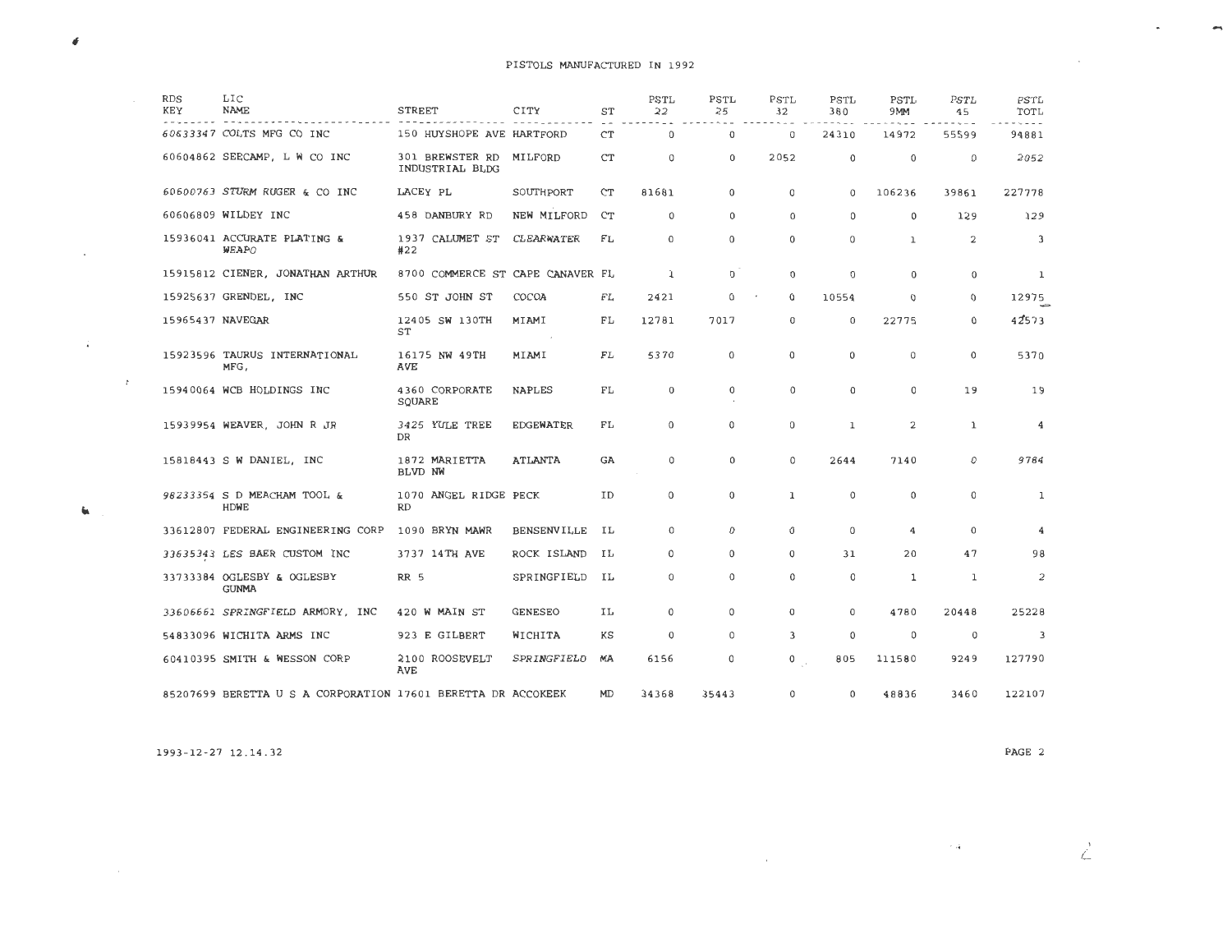| <b>RDS</b><br>KEY | LIC<br><b>NAME</b>                                | <b>STREET</b>                  | CITY                   | <b>ST</b> | <b>PSTL</b><br>22 | PSTL<br>25             | <b>PSTL</b><br>32 | PSTL<br>380 | <b>PSTL</b><br>9MM | <b>PSTL</b><br>45 | <b>PSTL</b><br>TOTL     |
|-------------------|---------------------------------------------------|--------------------------------|------------------------|-----------|-------------------|------------------------|-------------------|-------------|--------------------|-------------------|-------------------------|
|                   | 60103655 BUSHMASTER FIREARMS<br>BFI O             | 999 ROOSEVELT<br>TRAIL BLDG #3 | WINDHAM                | ME        | ı                 | $\mathbf 0$            | $\mathbf{0}$      | $\mathbf 0$ | $\mathbf 0$        | $\mathbf 0$       | 1                       |
|                   | 60133450 SHEA, EDWARD DANIEL                      | RR 1 BOX 686<br>SUGAR HILL RD  | <b>HARMONY</b>         | ME        | ı                 | $\mathbf 0$            | $\circ$           | $\mathbf 0$ | $\Omega$           | $\mathbf 0$       | 1                       |
|                   | 60106460 SMITH & WESSON CORP                      | HOULTON INT'L<br>AIRPORT       | HOULTON                | ME        | 38685             | $\mathbf 0$            | $\mathbf 0$       | $\mathbf 0$ | $\circ$            | $\mathbf 0$       | 38685                   |
|                   | 34135159 AXIOM INC                                | 2863 CO RD 92 N                | <b>MAPLE PLAIN</b>     | MN        | $\mathbf 0$       | $\mathbf 0$            | $\Omega$          | 542         | $\Omega$           | 0                 | 542                     |
|                   | 34134590 BROWN, EBEN A                            | 3404 PAWNEE DR                 | <b>ALEXANDRIA</b>      | MN        | 23                | $\mathbf{1}$           | 82                | $\mathbf 0$ | 0                  | $\mathbf{1}$      | 107                     |
|                   | 54330887 AMERICAN ARMS INC                        | 715 ARMOUR RD                  | <b>NORTH KANSAS MO</b> |           | 2089              | 0                      | 0                 | 0           | $\mathbf{1}$       | 0                 | 2090                    |
|                   | 15650055 AA ARMS, INC                             | 4811 PERSIMMON<br><b>COURT</b> | <b>MONROE</b>          | <b>NC</b> | $\circ$           | 0                      | $\circ$           | $\circ$     | 5732               | 0                 | 5732                    |
|                   | 60233754 THOMPSON CENTER ARMS CO<br><b>INC</b>    | 400 N MAIN ST                  | <b>ROCHESTER</b>       | NH        | 5692              | 0                      | 2769              | 2000        | $\mathbf 0$        | 4923              | 15384                   |
|                   | 61406625 AUTO-ORDNANCE CORP                       | WILLIAM LANE                   | <b>WEST HURLEY</b>     | NY        | $\circ$           | $\mathbf 0$<br>$\cdot$ | $\mathbf 0$       | $\circ$     | 600                | 9145              | 9745                    |
|                   | 61608112 REMINGTON ARMS CO, INC                   | <b>14 HOEFLER AVE</b>          | <b>ILION</b>           | <b>NY</b> | 0                 | 52                     | 139               | 90          | $\mathbf 0$        | $\circ$           | 281                     |
|                   | 43435702 BEEMILLER INC                            | 1015 SPRINGMILL<br><b>RD</b>   | <b>MANSFIELD</b>       | OH        | $\circ$           | $\circ$                | $\mathbf 0$       | 0           | 910                | $\mathbf 0$       | 910                     |
|                   | 43419291 HASKELL MANUFACTURING INC 585 EAST BLUE  | LICK RD                        | LIMA                   | OH        | $\mathbf 0$       | 0                      | $\Omega$          | 0           | $\Omega$           | 11732             | 11732                   |
|                   | 43434316 IBERIA FIREARMS INC                      | 3929 ST RT 309                 | <b>GALION</b>          | OH        | $\mathbf 0$       | 0                      | $\Omega$          | $\Omega$    | 0                  | 3982              | 3982                    |
|                   | 43111589 MOA CORPORATION                          | 2451 OLD CAMDEN<br>PIKE        | <b>EATON</b>           | OH        | 10                | 4                      | 93                | 6           | 0                  | 1                 | 114                     |
|                   | 43419223 STALLARD ARMS, INC                       | 728 FAIRFAX AVE                | MANSFIELD              | OH        | $\mathbf 0$       | 0                      | $\mathbf 0$       | $\circ$     | 21759              | 0                 | 21759                   |
|                   | 99309311 POLICE AUTOMATIC WEAPONS<br><b>SERVI</b> | 8175 RIVER RD NE SALEM         |                        | OR        | 4                 | $\mathbf 0$            | 0                 | $\mathbf 0$ | $\mathbf{0}$       | 0                 | $\overline{\mathbf{4}}$ |
|                   | 16219670 BAFORD ARMS INC                          | <b>808 EAST CEDAR</b><br>ST.   | <b>BRISTOL</b>         | TN        | 0                 | 0                      | $\mathbf 0$       | $\mathbf 0$ | 32                 | 0                 | 32                      |
|                   | 16290049 MANCHESTER ARMS INC                      | 343 MONTCREST DR LENOIR CITY   |                        | <b>TN</b> | 0                 | $\Omega$               | $\mathbf{0}$      | $\Omega$    | $\Omega$           | 15                | 15                      |
|                   | 16234916 STANFIELD, CHARLES O                     | 3184 HWY 45 S                  | <b>JACKSON</b>         | TN        | ı                 | $^{\circ}$             | $\circ$           | $\mathbf 0$ | $\Omega$           | $\mathbf 0$       | 1                       |
|                   | 57421953 AMERICAN DERRINGER CORP                  | 127 N LACY DR                  | <b>WACO</b>            | TX        | 71                | 11                     | 84                | 51          | 3539               | 4815              | 8571                    |

- 12- 27 12 . 14.32

 $\sim$ 

 $\pmb{\theta}$ 

 $\frac{1}{2}$ 

 $\bar{\psi}$ 

 $\sim$ 

 $\mathbf{u}$  .

PAGE 3

Ć

 $\bar{z}$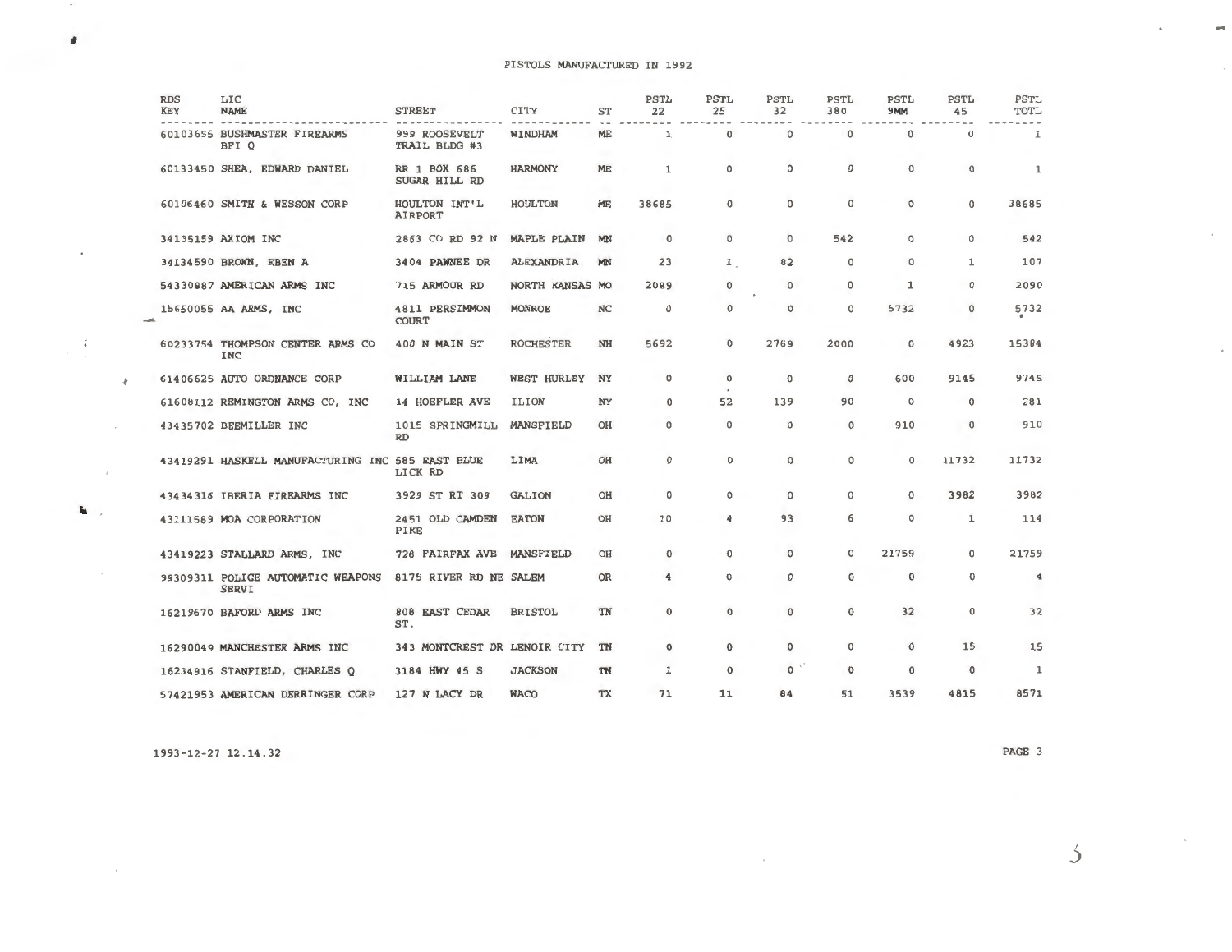|               | <b>RDS</b><br>KEY | LIC<br><b>NAME</b>                            | <b>STREET</b>                           | CITY            | ST        | <b>PSTL</b><br>22 | PSTL<br>25     | PSTL<br>32                        | PSTL<br>380                 | PSTL<br>9MM  | PSTL<br>45   | PSTL<br>TOTL        |
|---------------|-------------------|-----------------------------------------------|-----------------------------------------|-----------------|-----------|-------------------|----------------|-----------------------------------|-----------------------------|--------------|--------------|---------------------|
|               |                   | 57454185 BILL WISEMAN & CO, INC               | 18456 STATE HWY COLLEGE STAT TX<br>6 S  |                 |           | $\Omega$          | $\Omega$       | 5                                 | $\Omega$                    | $\Omega$     | $\Omega$     | 5                   |
|               |                   | 57435417 H J S ARMS, INC                      | 1515 ORIOLE LN                          | BROWNSVILLE TX  |           | 111               | 0              | 0                                 | 19                          | $\Omega$     | 0            | 130                 |
|               |                   | 57430537 HARDESTY, BOYD A                     | 1502 HARBOR VIEW AUSTIN                 |                 | ТX        | $\Omega$          | 0              | $\Omega$                          | 0                           | $\mathbf{1}$ | $\Omega$     | $\mathbf{1}$        |
|               |                   | 57534396 MILITARY ARMAMENT CORP<br>SALES      | RT 1 MT ZION RD LINGLEVILLE             |                 | <b>TX</b> | $^{\circ}$        | $\Omega$       | $\Omega$                          | 0                           | 103          | 152          | 255                 |
|               |                   | 57518291 MILITARY ARMAMENT<br>CORPORATION     | ROUTE 1 MOUNT<br>ZION ROAD              | LINGLEVILLE TX  |           | $\Omega$          | 0              | $\Omega$                          | 0                           | 49           | 47           | 96                  |
|               |                   | 57537674 PASTUSEK INDUSTRIES, INC 2008 MARTIN | LUTHER KING JR<br>FRWY                  | FORT WORTH      | ТX        | 241               | 0              | $\Omega$                          | $\Omega$                    | $\Omega$     | $\Omega$     | 241<br>$\bullet$    |
|               |                   | 57536802 PRICE, GREGORY SHELDON               | 3142 1/2 10TH ST WICHITA FALL TX        |                 |           | $\circ$           | $\Omega$       | 0                                 | 0                           | $\Omega$     | 10           | 10                  |
|               |                   | 57434417 TRIPP RESEARCH INC                   | 12108 A ROXIE DR AUSTIN                 |                 | TX        | $\Omega$          | $\Omega$       | 0                                 | $\Omega$                    | 891          | 43           | 934                 |
| $\mathcal{F}$ |                   | 98733866 ARMS TECHNOLOGY INC                  | 1142 S 2250 W                           | SALT LAKE CI UT |           | $\Omega$          | 0              | 0                                 | 0                           | 2295         | $\Omega$     | 2295                |
|               |                   | 98787363 ARMS TECHNOLOGY, INC                 | 2401 DIRECTORS<br><b>ROW</b>            | SALT LAKE CI UT |           | 30365             | 0              | $\Omega$                          | 0                           | $\mathbf 0$  | $\mathbf 0$  | 30365               |
|               |                   | 98706281 LAR MANUFACTURING, INC               | 4133 WEST FARM<br><b>ROAD</b>           | WEST JORDAN UT  |           | $\Omega$          | $\Omega$       | $\Omega$                          | 0                           | $^{\circ}$   | 421          | 421                 |
|               |                   | 98733763 STEWART, ROBERT W JR                 | 500 S MAIN ST 16 SPRINGVILLE UT         |                 |           | $\Omega$          | $\Omega$       | 0                                 | $\Omega$                    | $\Omega$     | 2            | 2                   |
|               |                   | 60305204 CASPIAN ARMS LTD                     | 14 NORTH MAIN ST HARDWICK               |                 | VT        | $\Omega$          | $\Omega$       | $\Omega$                          | $\Omega$                    | $\Omega$     | 3116         | 3116                |
|               |                   | 60306096 SQUIRES BINGHAM INTL, INC PHERRIN ST |                                         | ISLAND POND     | VT        | $\Omega$          | $\Omega$       | 0                                 | $\Omega$                    | $\Omega$     | 1528         | 1528                |
|               |                   | 99114520 OLYMPIC ARMS INC                     | $620 - 626$ OLD<br>PACIFIC<br>HMY<br>SЕ | OLYMPIA         | WA        | $\Omega$          | 0              | $\Omega$                          | 0                           | $\Omega$     | 712          | 712                 |
|               |                   | 33935041 BORDSON, MARTIN JAMES                | 109 OWEN RD                             | MADISON         | ₩I        | $\Omega$          | $\Omega$       | $\Omega$                          | $\mathbf{0}$                | $\Omega$     | $\mathbf{1}$ | 1                   |
|               | 45509942 FMK LTD  |                                               | 214 PRICE STREET GRANVILLE              |                 | WV        | $\mathbf{1}$      | $\overline{2}$ | 6                                 | $\mathbf{1}$                | $\Omega$     | 3            | 13                  |
|               | --------<br>76    |                                               |                                         |                 |           | 353141            | 253741         | <b>SSUPPSUM BASEFRED</b><br>50304 | MEBROSHE REEREESE<br>365846 | 353941       | 172687       | ========<br>1549660 |

- 12-27 12.14.32 PAGE 4

 $\mathcal{L}(\mathcal{L}^{\mathcal{L}})$  and  $\mathcal{L}(\mathcal{L}^{\mathcal{L}})$ 

·+

 $\overline{\phantom{0}}$ 

#

 $\sim$ 

 $\mathcal{L}_{\mathcal{C}}$ 

 $\mathbf{t}_\mathrm{R}$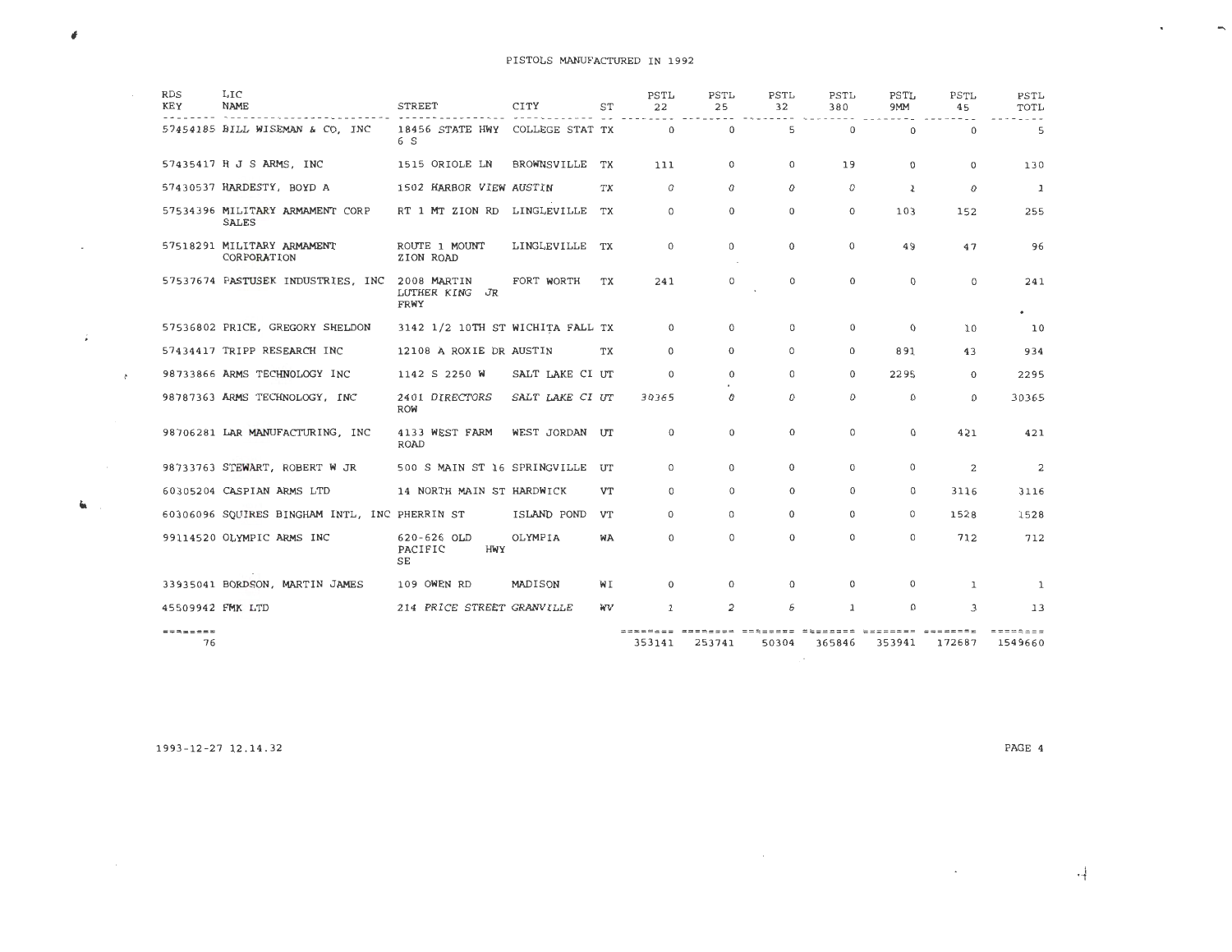| <b>RDS</b><br>KEY | LIC<br><b>NAME</b>               | <b>STREET</b>                                                | CITY              | ST        | <b>RVLR</b><br>22 | <b>RVLR</b><br>32 | <b>RVLR</b><br>38 | <b>RVLR</b><br>357 | <b>RVLR</b><br>44 | <b>RVLR</b><br>45 | <b>RVLR</b><br>TOTL     |
|-------------------|----------------------------------|--------------------------------------------------------------|-------------------|-----------|-------------------|-------------------|-------------------|--------------------|-------------------|-------------------|-------------------------|
|                   | 57134716 WILSON'S GUN SHOP INC   | ON COUNTY RD #4                                              | <b>BERRYVILLE</b> | AR        | $\Omega$          | $\circ$           | $\mathbf 0$       | $\circ$            | 3                 | $\mathbf 0$       | $\overline{\mathbf{3}}$ |
|                   | 60633347 COLTS MFG CO INC        | 150 HUYSHOPE AVE                                             | <b>HARTFORD</b>   | CT        | 167               | $\Omega$          | 6385              | 13569              | 21054             | 4483              | 45658                   |
|                   | 60600763 STURM RUGER & CO INC    | LACEY PL                                                     | SOUTHPORT         | CT        | 6720              | 371               | 3222              | 60588              | 27511             | 7259              | 105671                  |
|                   | 60434429 H & R 1871 INC          | 60 INDUSTRIAL<br><b>ROWE</b>                                 | <b>GARDNER</b>    | <b>MA</b> | 16813             | 8442              | $\mathbf{0}$      | $\Omega$           | $\Omega$          | $\Omega$          | 25255                   |
|                   | 60410395 SMITH & WESSON CORP     | 2100 ROOSEVELT<br>AVE                                        | SPRINGFIELD       | MA        | 12260             | 1349              | 109784            | 92515              | 30301             | 755               | 246964                  |
|                   | 60434153 WESSON FIREARMS CO INC  | MAPLE TREE INDL<br><b>PARK</b><br>BLDG 52<br>20 WILBRAHAM RD | PALMER            | MA        | 275               | 72                | 1242<br>$\bullet$ | 1698               | 1206              | 718               | 5211                    |
|                   | 34133998 D MAX, INC              | 4 1/2 MI N OF<br>SHEVLIN ON CO RD<br>$\overline{2}$          | <b>BAGLEY</b>     | MN        | $\Omega$          | $\Omega$          | 0                 | $\Omega$           | $\Omega$          | 55                | "55"                    |
|                   | 15664303 EL DORADO ARMS, INC     | US HWY 64 74 BOX CHIMNEY ROCK NC<br>8                        |                   |           | 19                | $\mathbf 0$       | 0                 | 12                 | 6                 | 8                 | 45                      |
|                   | 60233074 HURST, MICHAEL W        | 3 EASTWOOD ROAD                                              | WINDHAM           | NH        | $\Omega$          | $\Theta$          | $\Omega$          | $\Omega$           | $\mathbf{1}$      | $\Omega$          | $\mathbf{1}$            |
|                   | 43111589 MOA CORPORATION         | 2451 OLD CAMDEN<br>PIKE                                      | <b>EATON</b>      | OH        | $\mathbf 0$       | $\Omega$          | $\Omega$          | $\mathbf 0$        | 1                 | $\mathbf 0$       | $\mathbf 1$             |
|                   | 57430537 HARDESTY, BOYD A        | 1502 HARBOR VIEW                                             | AUSTIN            | TX        | $\Omega$          | $\Omega$          | $\overline{2}$    | $\Omega$           | $\Omega$          | $\Omega$          | 2                       |
|                   | 57634993 TEXAS LONGHORN ARMS INC | 3818 FM 2218<br>RT 1 BOX 61                                  | RICHMOND          | TX        | $\mathbf 0$       | $\mathbf 0$       | 0                 | $\mathbf 0$        | 11                | $\mathbf{1}$      | 12                      |
|                   | 98707133 TALLEY CORP, THE        | 1800 N 300 WEST                                              | SPANISH FORK UT   |           | 29502             | $\mathbf{0}$      | $\Omega$          | $\Omega$           | $\Omega$          | $\Omega$          | 29502                   |
|                   | 99150582 GREN, JOHN E            | N 6403 HOWARD                                                | SPOKANE           | WA        | 6                 | 8                 | 14                | $\mathbf 0$        | 10                | 3                 | 41                      |
|                   | 58303091 FREEDOM ARMS, INC       | $1 \frac{1}{2}$ MI E OF PO                                   | FREEDOM           | WУ        | 118               | $\Omega$          | $\Omega$          | 338                | 161               | 1333              | 1950                    |
|                   | 58333724 STAR HOLDING            | 456 FAIRVIEW RD                                              | <b>AFTON</b>      | WY        | $\Omega$          | $\mathbf{1}$      | $\Omega$          | $\Omega$           | $\Omega$          | 1                 | 2                       |
| --------<br>16    |                                  |                                                              |                   |           | 65880             | 10243             | 120649            | 168720             | 80265             | 14616             | $= 250$<br>460373       |

1993-12-27 12 . 14 . 19

PAGE 1

 $\mathcal{L}^{\mathcal{L}}$  and  $\mathcal{L}^{\mathcal{L}}$  and  $\mathcal{L}^{\mathcal{L}}$ 

 $\pmb{\theta}$ 

 $\sim$   $\sim$ 

**Contract Contract** 

 $\mathbf{G}(\mathbf{r},t)$ 

 $\sim 10^{11}$ 

 $\hat{\phantom{a}}$ 

 $\bullet$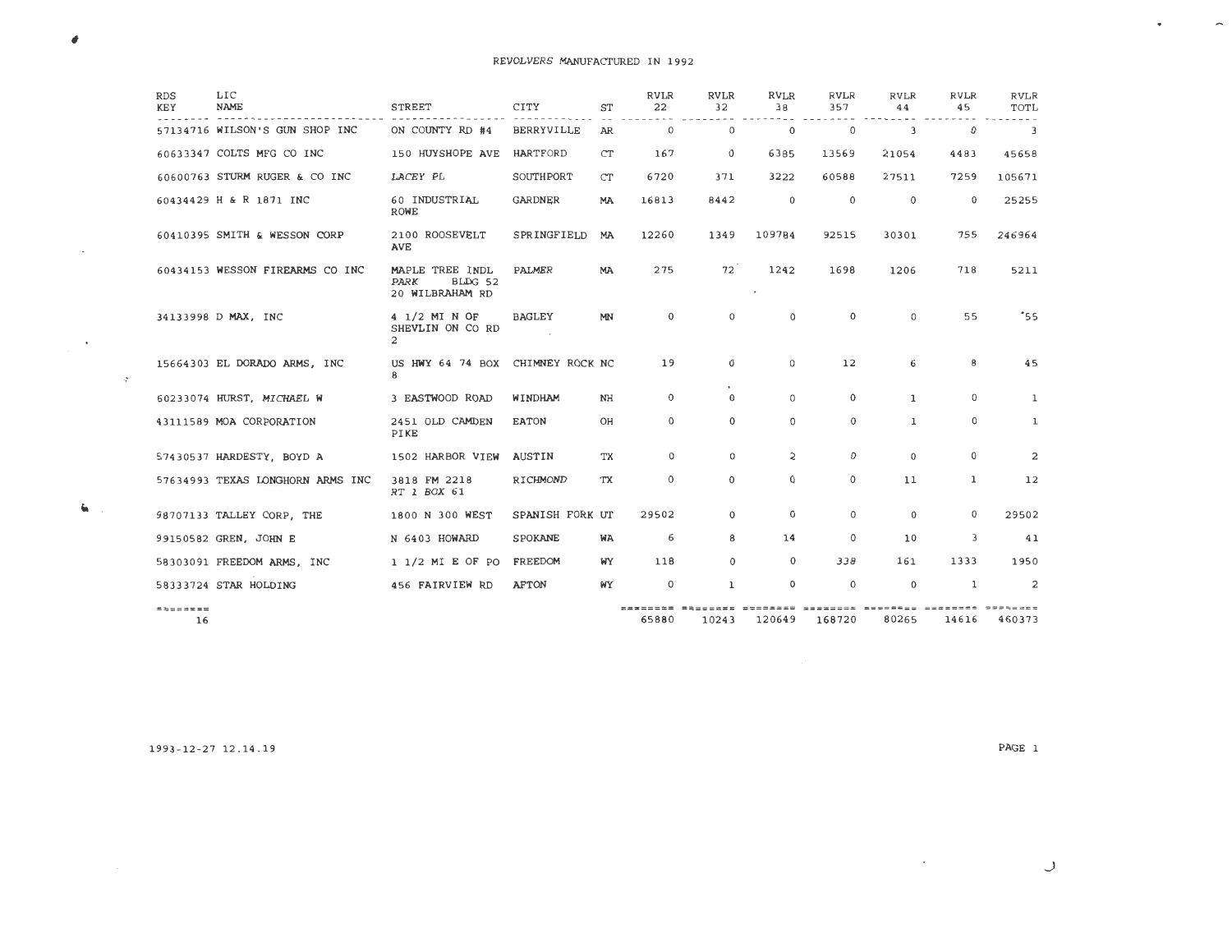|   | <b>RDS</b><br>KEY | LIC<br><b>NAME</b>                     | <b>STREET</b>         |             | CITY                | ST  | RIFLEM         |
|---|-------------------|----------------------------------------|-----------------------|-------------|---------------------|-----|----------------|
|   | 16317152          | NORTHWEST MATERIALS, INC               | 142 COUNTY RD 406     |             | CLANTON             | AL  | 173            |
|   |                   | 57152272 AMAC, INC                     | 2202 REDMOND RD.      |             | <b>JACKSONVILLE</b> | AR  | 873            |
|   |                   | 98613201 G MCMILLAN & CO INC           | 302 W MELINDA LN      |             | PHOENIX             | AZ  | 231            |
|   |                   | 98635726 MCMILLAN BROS RIFLE CO        | 21438 N 7TH AVE STE E |             | PHOENIX             | AZ  | 32             |
|   |                   | 98633252 MCMILLAN MACHINE CO INC       | 21438 N 7TH AVE       |             | SUITE PHOENIX       | AZ  | 50             |
|   |                   | 99527593 ARCADIA MACHINE & TOOL INC    | 6226 SANTOS DIAZ      |             | IRWINDALE           | CA  | 759            |
|   |                   | 99527189 FEDERAL ORDNANCE, INC         | 1443 POTRERO AVENUE   |             | S EL MONTE          | CA  | 836            |
|   | 99510498          | WEATHERBY INC                          | 2781 FIRESTONE BLVD   |             | SOUTHGATE           | CA  | 1106           |
|   |                   | 58448260 FEATHER INDUSTRIES, INC       | 2300 CENTRAL AVE. K   |             | BOULDER             | CO. | 2079           |
|   | 58499990          | PEREGRINE SPTG ARMS INC                | 249 WARREN AVE        | UNIT        | SILVERTHORNE        | CO  | 15             |
|   |                   | 58434662 ROCKY MOUNTAIN ARMS, INC      | 600 S SUNSET ST       | UNIT        | LONGMONT            | CO  | $\overline{a}$ |
| ÷ |                   | 60634484 ATKINS, GEORGE R JR           | 367 HEBRON RD         |             | · ANDOVER           | CT  | 1              |
|   |                   | 60633347 COLTS MFG CO INC              | 150 HUYSHOPE AVE      |             | HARTFORD            | CT  | 28332          |
|   |                   | 60600763 STURM RUGER & CO INC          | LACEY PL              |             | SOUTHPORT           | CT  | 286730         |
|   |                   | 60600760 THE MARLIN FIREARMS CO        | 100 KENNA DR          |             | NORTH HAVEN         | CT  | 315732         |
|   |                   | 60609280 U S REPEATING ARMS CO INC     | 275 WINCHESTER AVE    | <b>ATTN</b> | NEW HAVEN           | CT  | 117328         |
|   |                   | 15939734 CERNUDA, ROBERT RICHARD       | 5211 NW 77TH CT       |             | POMPANO BCH         | FL  | 1              |
|   |                   | 15925637 GRENDEL, INC                  | 550 ST JOHN ST        |             | COCOA               | FL  | 209            |
|   |                   | 15937076 S A A R MFG CORP              | 610 W 37TH ST         |             | HIALEAH             | FL  | 8              |
|   |                   | 15935398 SURVIVAL ARMS, INC            | 4500 PINE CONE RD     |             | COCOA               | FL  | 1743           |
|   |                   | 15836345 DIXIE SHOOTERS SUPPLY INC     | 708 MAGNOLIA ST       |             | BLAKELY             | GA  | 205            |
|   |                   | 15818443 S W DANIEL, INC               | 1872 MARIETTA BLVD NW |             | ATLANTA             | GA  | 815            |
|   |                   | 98234224 INTERMOUNTAIN ARMS &<br>TACKL | 105 E IDAHO           |             | MERIDIAN            | ID  | 32             |
|   |                   | 98233723 THOM, BRUCE ARNOLD            | 4460 S FOREST RD      |             | RATHDRUM            | ID  | $\overline{c}$ |
|   |                   | 33618479 EAGLE ARMS, INC               | 131 E 22ND AVE        |             | COAL VALLEY         | IL  | 730            |
|   | 33612807          | FEDERAL ENGINEERING CORP               | 1090 BRYN MAWR        |             | <b>BENSENVILLE</b>  | IL  | 27             |

 $\mathcal{L}^{\text{max}}_{\text{max}}$  , where  $\mathcal{L}^{\text{max}}_{\text{max}}$ 

1993-12-27 12 .14 . 40 PAGE 1

#

 $\sim$ 

 $\mathcal{A}^{\mathcal{A}}$  and  $\mathcal{A}^{\mathcal{A}}$ 

 $\mathbf{u}$ 

 $\alpha = 2$  .  $\alpha$ 

 $\bullet$ 

 $\overline{\phantom{a}}$ 

 $\bullet$ 

 $\mathcal{O}(\mathcal{O})$  . The set of the set of the set of the set of the set of the set of the set of the set of the set of the set of the set of the set of the set of the set of the set of the set of the set of the set of the se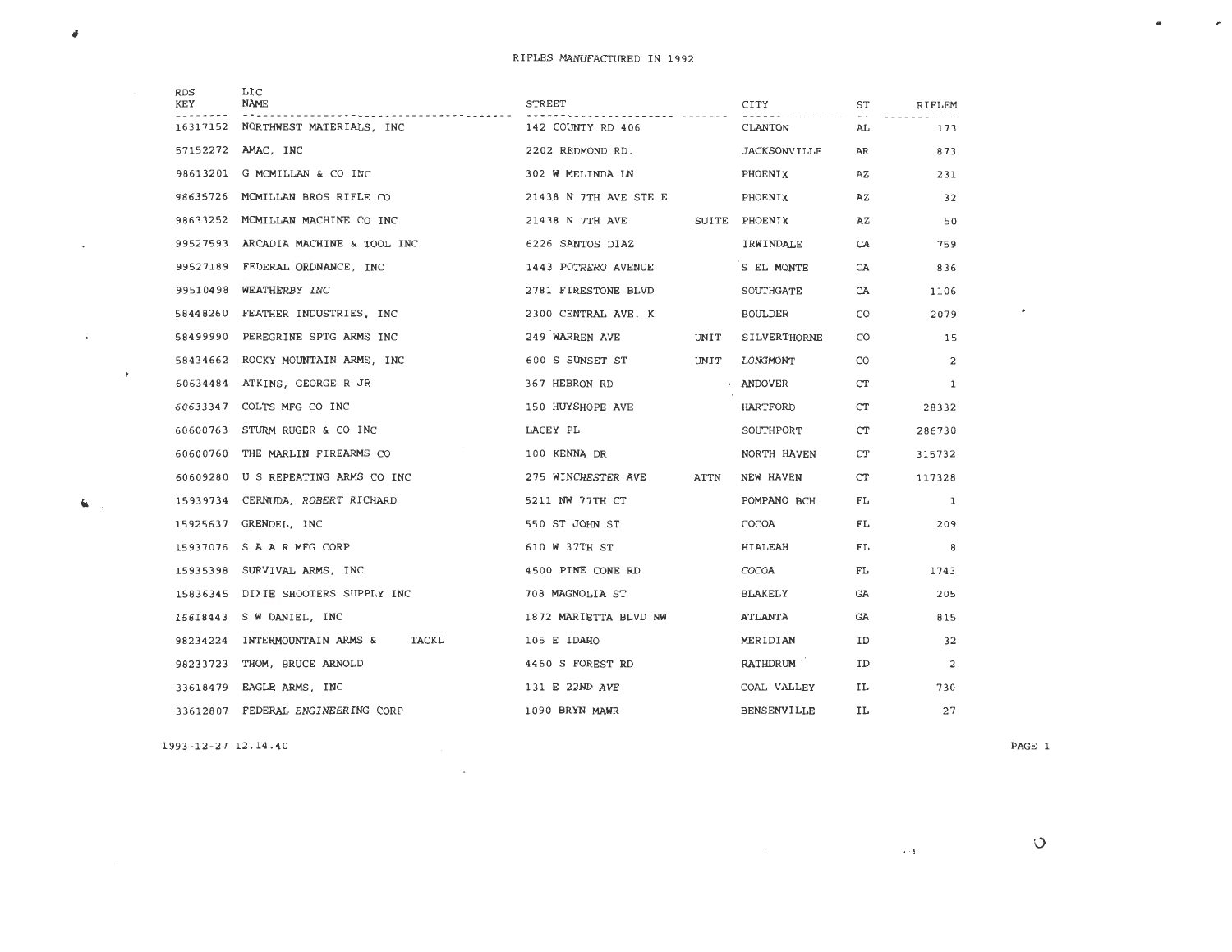| RDS<br>KEY       | LIC<br><b>NAME</b>                 | <b>STREET</b>                    | CITY             | ST        | RIFLEM       |
|------------------|------------------------------------|----------------------------------|------------------|-----------|--------------|
| 33733384         | OGLESBY & OGLESBY<br>GUNMA         | RR 5                             | SPRINGFIELD      | IL.       | 1            |
| 33617951 PWA INC |                                    | 661 8TH AVE W                    | MILAN            | ΙL        | 1527         |
| 33606661         | SPRINGFIELD ARMORY, INC            | 420 W MAIN ST                    | <b>GENESEO</b>   | IL        | 4802         |
| 43535187         | SILE INC                           | 117 W CRAIG ST                   | OSSIAN           | ΙN        | 932          |
| 54834186         | TERNING, AARON                     | 7701 N HOOVER                    | VALLELY CENTER   | КS        | <sup>1</sup> |
| 54833096         | WICHITA ARMS INC                   | 923 E GILBERT                    | WICHITA          | ΚS        | 22           |
| 46133049         | KINTREK, INC                       | 2722 LOOKOUT DRIVE               | OWENSBORO        | ΚY        | 65           |
| 57214123         | EA CO<br>ESSENTIAL ARMS CO OR      | LEVEE ROAD                       | KROTZ SPRINGS    | LA        | 2520         |
| 60411509         | CAKOUNES, HARRY G &<br>ERNES       | 622 BROADWAY                     | SAUGUS           | <b>MA</b> | 1            |
| 60434429         | H & R 1871 INC                     | 60 INDUSTRIAL ROWE               | GARDNER          | МA        | 11872        |
| 60433152         | SAVAGE ARMS, INC                   | SPRINGDALE RD                    | WESTFIELD        | MA        | 54411        |
| 85234826         | ARMSCORP USA INC                   | 4424 JOHN AVE<br><b>Contract</b> | <b>BALTIMORE</b> | MD        | 39           |
| 60103655         | BFI O<br>BUSHMASTER FIREARMS       | 999 ROOSEVELT TRAIL BLDG #3      | WINDHAM          | МE        | 1182         |
|                  | 43813395 FALLING BLOCK WORKS INC   | 6121 ZINK RD                     | MAYBEE           | MΙ        | 5            |
| 34135232         | DEFENSE PROCUREMENT MFG SVC I      | 13983 INDUSTRY AVE               | <b>BECKER</b>    | MN        | 8            |
| 54336452         | HAHN, LLOYD                        | 3101 SUSSEX                      | ST CHARLES       | <b>MO</b> | 2            |
|                  | 98155388 C SHARPS ARMS CO INC      | 100 CENTENNIAL DRIVE             | BIG TIMBER       | МT        | 363          |
| 98133560         | COOPER FIREARMS, INC               | 4072 EAST SIDE HWY               | STEVENSVILLE     | МT        | 382          |
| 98133200         | GENTRY, DAVID OWEN                 | 314 N HOFFMAN                    | <b>BELGRADE</b>  | МT        | 14           |
|                  | 98134111 NOREEN, PETER H           | 5075 BUENA VISTA DR              | BELGRADE         | МT        | 7            |
|                  | 98133799 POWDER RIVER RIFLE CO INC | 201 CENTENNIAL DR                | BIG TIMBER       | МT        | 512          |
| 98133694         | RED WILLOW TOOL & ARMORY           | 4004 HWY 93 N                    | STEVENSVILLE     | МT        | 67           |
|                  | 15650055 AA ARMS, INC              | 4811 PERSIMMON COURT             | MONROE           | NC        | 4            |
|                  | 15637372 DODSON ARMS INC           | MT PISGAH CH RD                  | APEX             | NC        | 2            |
|                  | 15636780 DODSON, ALEXANDER D II    | MT PISGAH CHURCH RD<br>RT 3      | APEX             | NC        | 1            |
| 54733288         | TANK, JON                          | 1324 OHIO ST                     | FREMONT          | NE        | 2            |

1993-12-27 12 . 14.40

PAGE 2

 $\sim$   $\sim$ 

•

 $\sim 10$ 

 $\sim$   $\sim$ 

 $\sim$ 

 $\sim 10^{-10}$  km  $^{-1}$ 

 $\sim 10^{-10}$  km s  $^{-1}$ 

 $\mathbf{G}(\mathbf{r}_1)$ 

 $\sim 10^{11}$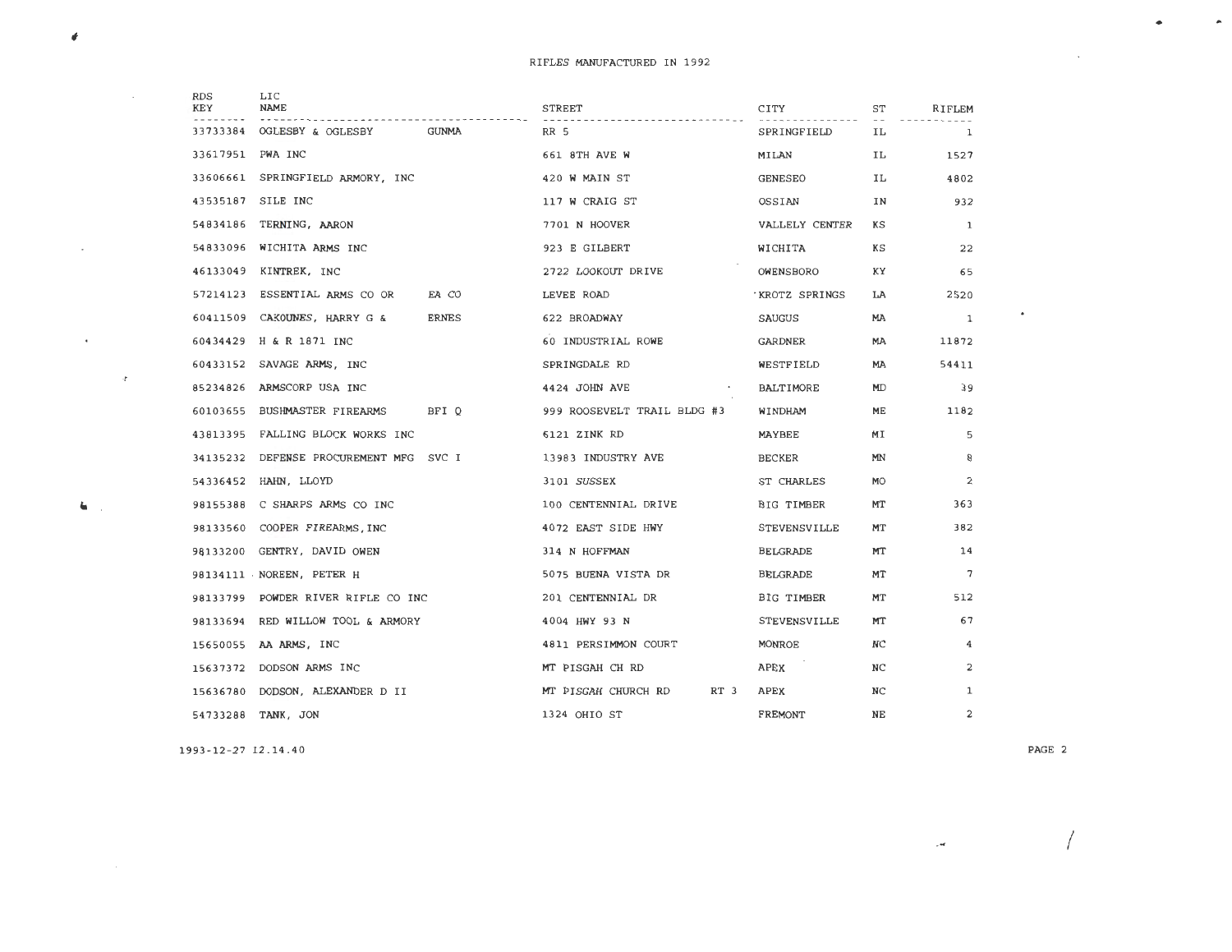| <b>RDS</b><br>KEY | LIC<br><b>NAME</b>                       | STREET                           | CITY                | ST        | RIFLEM         |
|-------------------|------------------------------------------|----------------------------------|---------------------|-----------|----------------|
| 60233754          | THOMPSON CENTER ARMS CO INC              | 400 N MAIN ST                    | ROCHESTER           | NH        | 2645           |
| 98833320          | CORPO<br>SECURITY ORDNANCE               | 5112 W CHARLESTON BLVD           | LAS VEGAS           | <b>NV</b> | $\overline{2}$ |
| 61406625          | AUTO-ORDNANCE CORP                       | WILLIAM LANE                     | WEST HURLEY         | NY.       | 1631           |
| 61608112          | REMINGTON ARMS CO, INC                   | 14 HOEFLER AVE                   | ILION               | NY.       | 147691         |
| 43435289          | DUNN, JOHN E                             | 2506 FOXFIRE LN                  | FINDLAY             | OН        | 3              |
| 43414343          | KELBLY'S RIFLE RANGE INC                 | 7222 DALTON FOX LAKE RD          | NORTH LAWRENCE      | OН        | 10             |
|                   | 57303554 CHAMPLIN FIREARMS, INC          | AIRPO ENID<br>WOODRING MUNICIPAL |                     | OК        | $\mathbf{1}$   |
| 99351894          | OREGON ARMS, INC                         | 11 FIRST ST                      | PROSPECT            | OR        | 5942           |
|                   | 99309311 POLICE AUTOMATIC WEAPONS SERVI  | 8175 RIVER RD NE                 | SALEM               | <b>OR</b> | 6              |
| 99356317          | SHILLIG, WILLIAM E                       | 1825 NW 39TH ST                  | LINCOLN CITY        | OR        | 7              |
| 82534547          | BRUNO, DAVID J                           | 811 A FREEPORT RD                | CHESWICK            | PA        | $\overline{7}$ |
| 82322641          | CPA CORP                                 | 2071 SQUIRREL HILL RD            | · SCHWENKSVILLE     | PA.       | 43             |
| 82502012          | ROBBINS, DONALD A & IRENE M              | RT 346 RD 2                      | ELDRED              | PA        | 2              |
|                   | 82311979 ROBERT HART & SON INC           | 401 MONTGOMERY ST                | <b>NESCOPECK</b>    | PA        | $\overline{a}$ |
|                   | 34606531 DAKOTA ARMS INC                 | HC 55                            | STURGIS             | SD        | 422            |
| 34606554          | MILLER ARMS INC                          | PURL ST BOX 260                  | ST ONGE             | SD        | 34             |
|                   | 16219660 BARRETT, RONNIE GENE            | 8211 MANCHESTER HWY              | <b>MURFREESBORO</b> | TN        | 237            |
|                   | 16290049 MANCHESTER ARMS INC             | 343 MONTCREST DR                 | LENOIR CITY         | TN        | 97             |
|                   | 16235884 PAUL JAEGER, INC                | 1 MADISON AVE                    | GRAND JUNCTION      | TN        | 5              |
|                   | 16234916 STANFIELD, CHARLES Q            | 3184 HWY 45 S                    | <b>JACKSON</b>      | TN        | $\mathbf{1}$   |
|                   | <b>ORDNA</b><br>57433551 AMERICAN ARMS & | 1303 S COLLEGE                   | BRYAN               | <b>TX</b> | 12             |
|                   | 57454185 BILL WISEMAN & CO, INC          | 18456 STATE HWY 6 S              | COLLEGE STATION     | ТX        | 47             |
|                   | 57633722 HARBORTHS GUN REPAIR INC        | 1026 HORACE MANN                 | ROSENBERG           | <b>TX</b> | 5              |
|                   | 57430537 HARDESTY, BOYD A                | 1502 HARBOR VIEW                 | AUSTIN              | TX        | $\overline{a}$ |
|                   | 57463236 KIMBALL, KESSEY H               | WEST MOSELEY LN                  | ALPINE              | TX        | $\mathbf{1}$   |
|                   | 57435691 KLEINGUENTHER, ROBERT A         | 1604 N HEIDEKE                   | SEGUIN              | TХ        | 9              |

 $\mathcal{L}^{\text{max}}_{\text{max}}$  and  $\mathcal{L}^{\text{max}}_{\text{max}}$ 

1993-12-27 12.14.40

 $\pmb{\phi}$ 

 $\sim$ 

 $\mathcal{A}^{\mathcal{A}}$  .

 $\mathbf{G}(\mathbf{r},\mathbf{r})$ 

 $\sim 10^6$ 

 $\sim 10^{11}$  km s  $^{-1}$ 

PAGE 3

 $\Delta$ 

 $\bullet$ 

 $\bullet$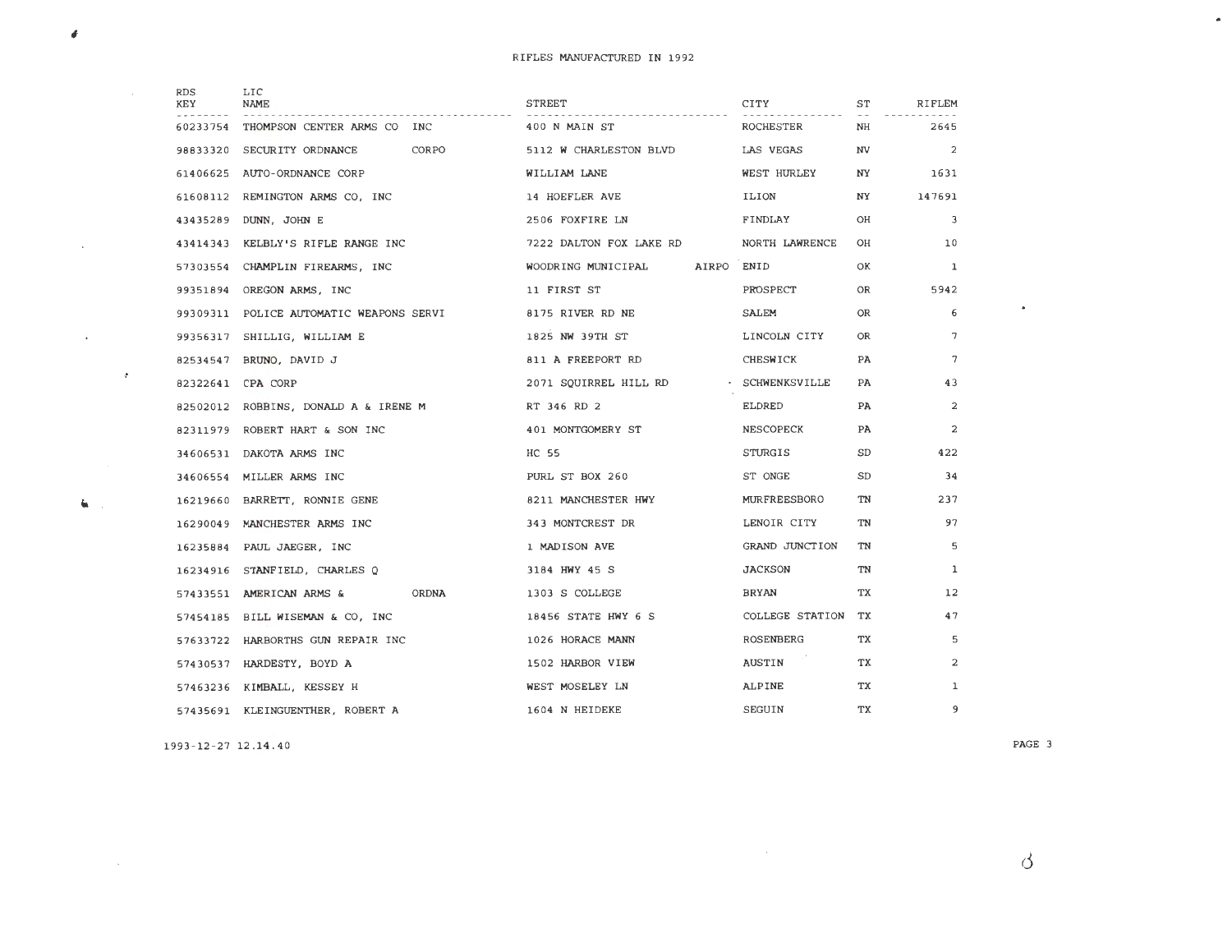| <b>RDS</b>        | LIC                            |                                        |                 |           |               |
|-------------------|--------------------------------|----------------------------------------|-----------------|-----------|---------------|
| KEY               | <b>NAME</b>                    | STREET                                 | CITY            | ST        | <b>RIFLEM</b> |
|                   | 57635723 KOHLER, MICHAEL J     | 1418 COOLIDGE                          | DEER PARK       | TX        | $\mathbf{B}$  |
| 57436702          | LYNN ARMS MANUFACTURING CO IN  | HC-01 BOX 12-A                         | CARRIZO SPRINGS | TX        | 1             |
|                   | 57634821 MONTANA ARMS INC      | 12504 BRANTLEY BLDG #117 ELLIN HOUSTON |                 | TX        | 4             |
|                   | 57434165 SPEARS, WAYNE DEVON   | 2429 AUSTIN HWY                        | SAN ANTONIO     | <b>TX</b> | 2             |
|                   | 98733763 STEWART, ROBERT W JR  | 500 S MAIN ST 16                       | SPRINGVILLE     | UT        | 38            |
|                   | 99183810 GILES, THOMAS MICHAEL | 16114 MAY CREEK RD                     | SULTAN          | WA        | 2             |
|                   | 99114520 OLYMPIC ARMS INC      | 620-626 OLD PACIFIC HWY S OLYMPIA      |                 | WA        | 2440          |
| 99135468          | ULTRA TECH INC                 | 21639 PACIFIC HWY S                    | DESMOINES       | WA        | 5             |
|                   | 33910305 HORSTKAMP, KLAUS      | 815 S DIVISION ST                      | WAUNAKEE        | WΙ        | $\mathbf{1}$  |
| 45509942 FMK LTD  |                                | 214 PRICE STREET                       | GRANVILLE       | <b>WV</b> | 65            |
|                   | 45533945 GIBBS RIFLE CO INC    | HOFFMAN RD RR 2 BOX 214                | MARTINSBURG     | WV        | 3487          |
|                   | 58333724 STAR HOLDING          | 456 FAIRVIEW RD                        | $\cdot$ AFTON   | WY        | $\mathbf{1}$  |
| $=$ = = = = = = = |                                |                                        |                 |           | ===========   |

90

 $\pmb{\theta}$ 

 $\sim$ 

 $\mathcal{L}$ 

 $\mathbf{G}$ 

 $\mathcal{A}^{\pm}$ 

 $\alpha$  ,  $\alpha$  ,  $\alpha$  ,  $\alpha$ 

 $\sim 100$ 

=== ===== === 100 <sup>17</sup> <sup>08</sup>

1993-12-27 12 . 14.40

PAGE 4

 $\bullet$ 

I /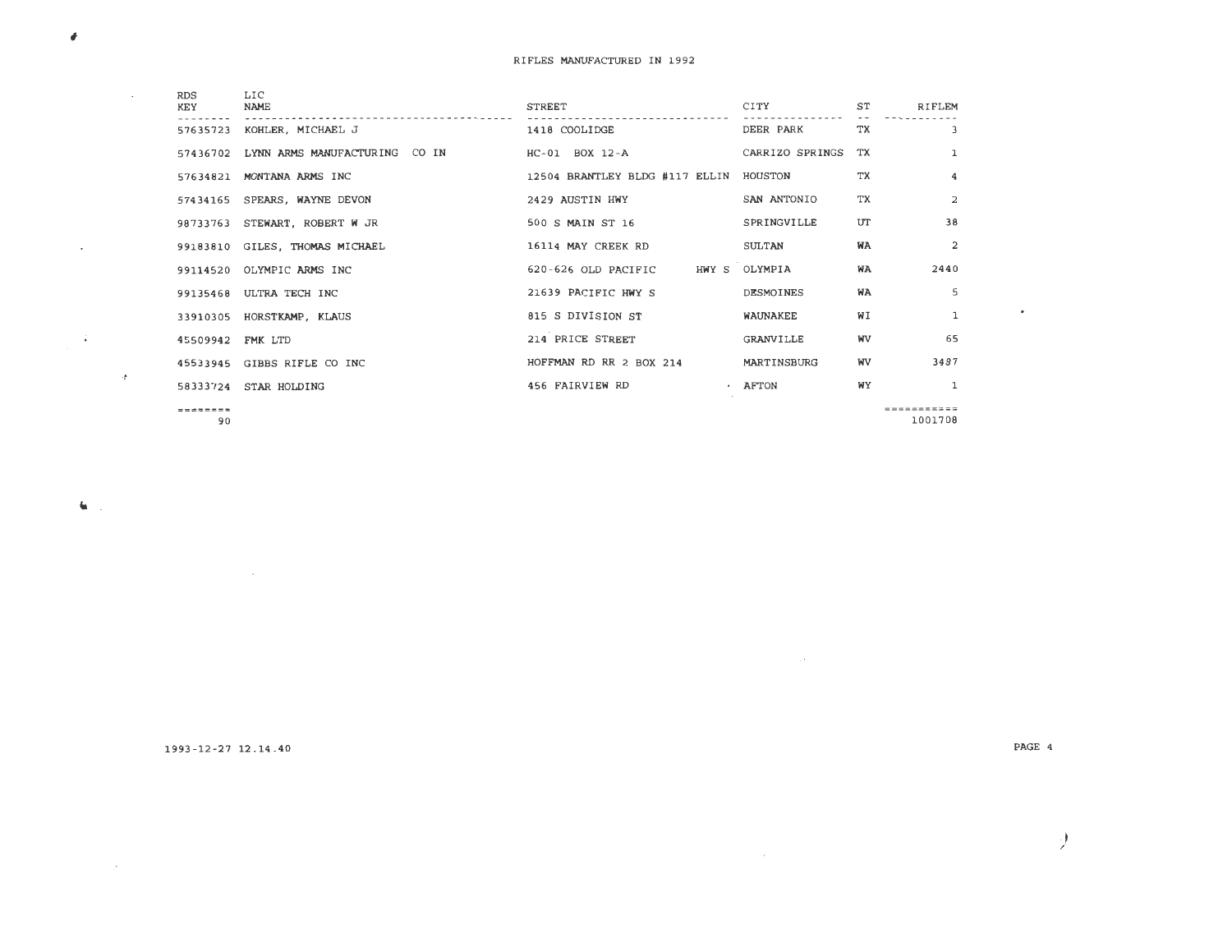|   | RDS<br>KEY | LIC.<br><b>NAME</b>                                 | STREET                   |      | CITY              | <b>STATE</b> | SHOTGUNM       |
|---|------------|-----------------------------------------------------|--------------------------|------|-------------------|--------------|----------------|
|   | 96871690   | EWENS, CHRISTOPHER L                                | 118 SECOND ST            |      | WOODLAND          | CA           | 2              |
|   | 99534632   | GRASSO, MICHAEL A                                   | 22011-4 HIAWATHA ST      |      | CHATSWORTH        | CA           | $\overline{2}$ |
|   | 99531737   | HAND PROP ROOM, INC THE                             | 5700 VENICE BLVD.        |      | LOS ANGELES       | CA           | 3              |
|   | 99510498   | WEATHERBY INC                                       | 2781 FIRESTONE BLVD      |      | SOUTHGATE         | CA           | 41             |
|   | 60600773   | O F MOSSBERG & SONS INC                             | 7 GRASSO AVE             |      | NORTH HAVEN       | CT           | 204404         |
|   | 60600763   | STURM RUGER & CO INC                                | LACEY PL                 |      | SOUTHPORT         | CT           | 7565           |
|   | 60600760   | THE MARLIN FIREARMS CO                              | 100 KENNA DR             |      | NORTH HAVEN       | CT.          | 1151           |
|   | 60609280   | U S REPEATING ARMS CO INC                           | 275 WINCHESTER AVE       | ATTN | NEW HAVEN         | CT           | 125507         |
|   | 15939105   | SILVER SEITZ INC                                    | 17000 B PATTERSON RD     |      | ODESSA            | FL.          | 38             |
|   | 15870000   | STREET SWEEPER SALES OF GA, I 1872 MARIETTA BLVD NW |                          |      | ATLANTA           | GA           | 2236           |
|   |            | 33606661 SPRINGFIELD ARMORY, INC                    | 420 W MAIN ST            |      | <b>GENESEO</b>    | IL.          | 1807           |
| ÷ |            | 60434429 H & R 1871 INC                             | 60 INDUSTRIAL ROWE       |      | GARDNER           | <b>MA</b>    | 178568         |
|   | 60433152   | SAVAGE ARMS, INC                                    | SPRINGDALE RD            |      | WESTFIELD         | <b>MA</b>    | 1925           |
|   | 85233969   | BURNS, ROBERT LEE                                   | 117 LAKE SHORE DR        |      | PASADENA          | MD.          | $\overline{4}$ |
|   | 54335730   | HATFIELD GUN CO INC                                 | 224 N 4TH ST             |      | ST JOSEPH         | <b>MO</b>    | 71             |
|   | 54733288   | TANK, JON                                           | 1324 OHIO ST             |      | <b>FREMONT</b>    | NE           | 3              |
|   |            | 61615112 ITHACA ACOUISITION CORP                    | IAC MANFACTURING COMPLEX |      | KING FERRY        | NY.          | 1977           |
|   | 61608112   | REMINGTON ARMS CO, INC                              | 14 HOEFLER AVE           |      | ILION             | NY.          | 419801         |
|   | 99335096   | COLE ARMS INC                                       | 2225 PINEHURST DR        |      | MCMINNVILLE       | OR           | 6              |
|   | 99335488   | LUND, ROBERT NEILS                                  | 406 3RD ST               |      | LA GRANDE         | 0R           | $\mathbf{1}$   |
|   | 82533495   | PENN ARMS, INC                                      | 107 PINE ST              |      | PUNXSUTAWNEY      | PA           | 226            |
|   | 82333855   | TAR-HUNT CUSTOM                                     | RIFLE RR 3 BOX 572       |      | <b>BLOOMSBURG</b> | PA           | 58             |
|   | 16235532   | INTERNATIONALE ORDNANCE CORP                        | 412 SPACE PARK S         |      | NASHVILLE         | TN           | 470            |
|   | 57633127   | EDWARDS, MICHAEL DOUGLAS                            | 1911 17TH ST             |      | GALENA PARK       | TX           | 1              |
|   | 57434208   | MAVERICK ARMS, INC                                  | INDUSTRIAL BLVD          |      | MAVER EAGLE PASS  | TХ           | 64779          |
|   |            | 57434165 SPEARS, WAYNE DEVON                        | 2429 AUSTIN HWY          |      | SAN ANTONIO       | ТX           | 2              |

 $\label{eq:2.1} \mathcal{L}(\mathcal{L}^{\text{max}}_{\mathcal{L}}(\mathcal{L}^{\text{max}}_{\mathcal{L}}))\leq \mathcal{L}(\mathcal{L}^{\text{max}}_{\mathcal{L}}(\mathcal{L}^{\text{max}}_{\mathcal{L}}))$ 

1993-12-27 12.14.46

 $\pmb{\theta}$ 

 $\mathcal{L}(\mathcal{A})$  and  $\mathcal{L}(\mathcal{A})$  and  $\mathcal{L}(\mathcal{A})$ 

 $\mathcal{A}^{\text{max}}$  and  $\mathcal{A}^{\text{max}}$ 

 $\mathbf{K}(\mathbf{u})$ 

PAGE 1

 $\mathcal{L}^{\text{max}}$  and  $\mathcal{L}^{\text{max}}$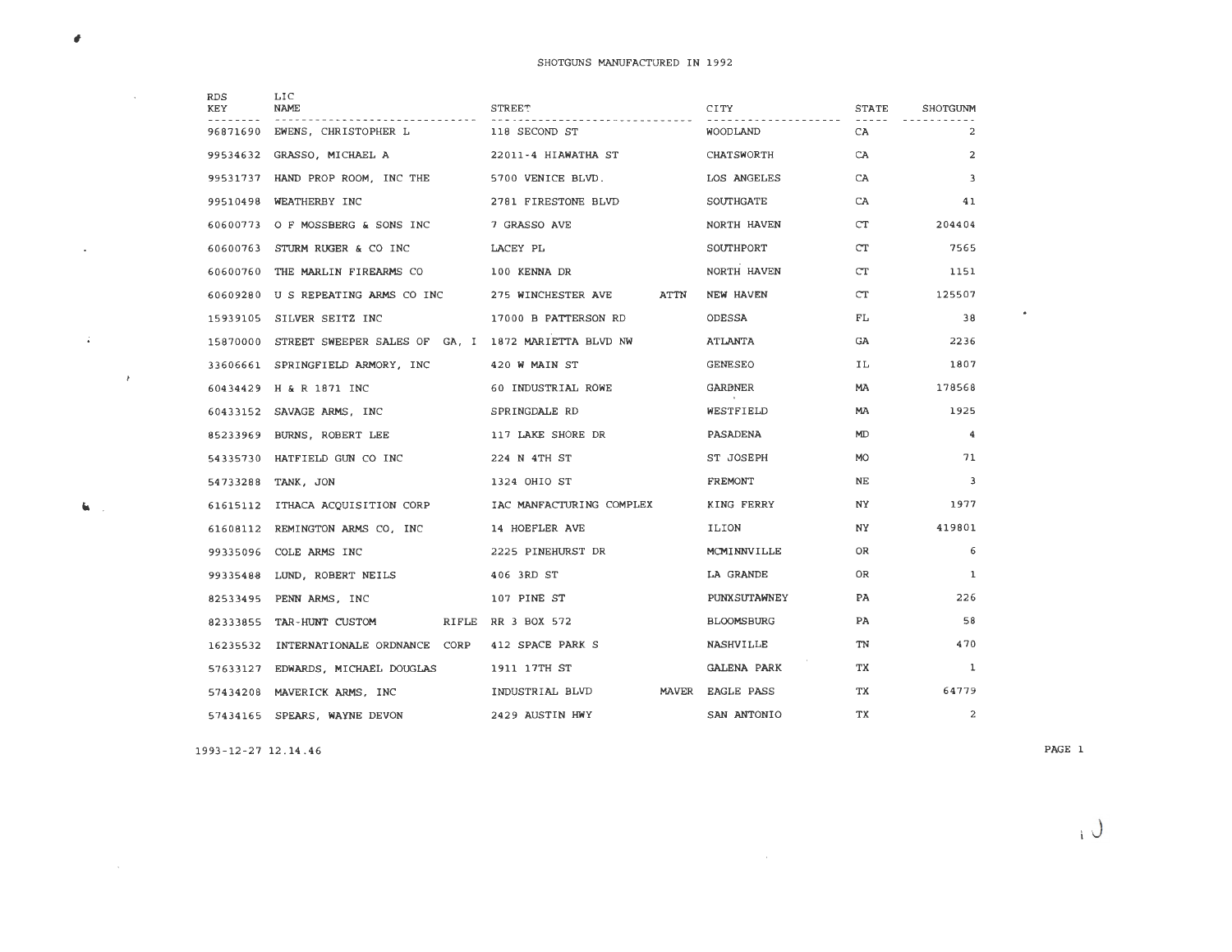$\sim 10^{11}$  km s  $^{-1}$  $\sim$ 

 $\mathcal{A}$  $\sim$ 

 $\mathcal{L}(\mathcal{L})$  and  $\mathcal{L}(\mathcal{L})$  .

| <b>RDS</b><br>KEY<br>57581818 | LIC<br><b>NAME</b><br>SPORTING ARMS MFG INC | <b>STREET</b><br>801 HALL AVE | CITY<br>LITTLEFIELD | <b>STATE</b><br>TХ | SHOTGUNM<br>6289 |
|-------------------------------|---------------------------------------------|-------------------------------|---------------------|--------------------|------------------|
| 99104337                      | LJUTIC INDUSTRIES INC                       | 732 N 16TH AVE STE22          | YAKIMA              | WA                 | 103              |
|                               | 33933175 US COMPETITION ARMS, INC           | 1925 ROOSEVELT AVENUE         | RACINE              | WI                 | 1164             |
| =======                       |                                             |                               |                     |                    | ======           |

 $\sim 100$ 

29

 $\pmb{\theta}$ 

 $\sim$ 

 $\langle \rangle$ 

 $\mathbf{G}_{\mathbf{K}}$  ,  $\mathbf{G}_{\mathbf{K}}$ 

 $\sim 100$ 

1018204

1993 - 12-27 12 .14.46

PAGE 2

 $\sim$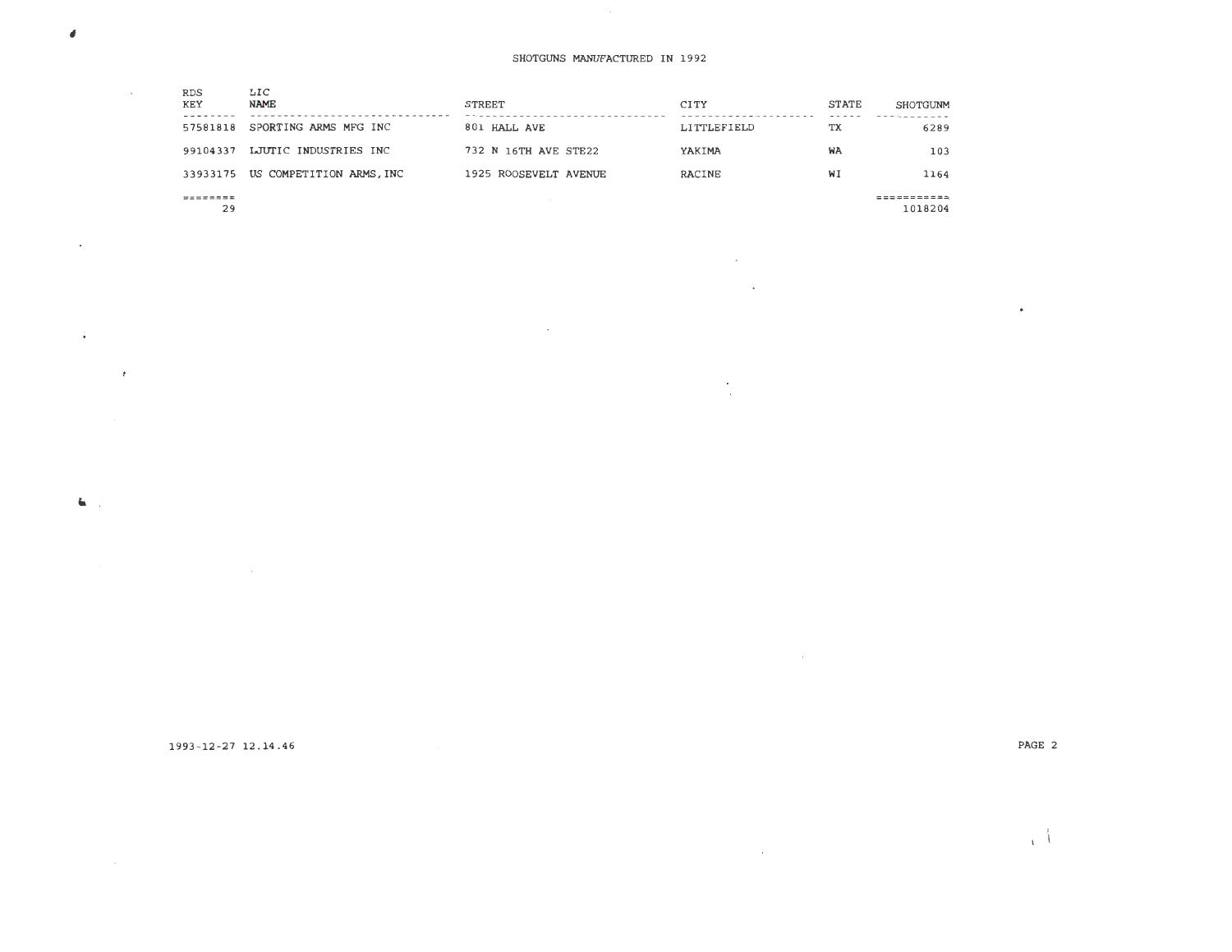| <b>RDS</b><br><b>KEY</b> | LIC<br><b>NAME</b>            | <b>STREET</b>            |                 | CITY                | <b>STATE</b> | <b>SHOTGUNX</b> |
|--------------------------|-------------------------------|--------------------------|-----------------|---------------------|--------------|-----------------|
| 60600773                 | O F MOSSBERG & SONS INC       | 7 GRASSO AVE             |                 | NORTH HAVEN         | <b>CT</b>    | 32472           |
| 60600763                 | STURM RUGER & CO INC          | LACEY PL                 |                 | SOUTHPORT           | <b>CT</b>    | 324             |
| 60600760                 | THE MARLIN FIREARMS CO        | 100 KENNA DR             |                 | NORTH HAVEN         | CT           | 790             |
| 60609280                 | U S REPEATING ARMS CO INC     | 275 WINCHESTER AVE       | ATTN LEGAL COUN | NEW HAVEN           | <b>CT</b>    | 16040           |
| 15870000                 | STREET SWEEPER SALES OF GA, I | 1872 MARIETTA BLVD NW    |                 | <b>ATLANTA</b>      | <b>GA</b>    | 2236            |
| 60434429                 | H & R 1871 INC                | 60 INDUSTRIAL ROWE       |                 | <b>GARDNER</b>      | <b>MA</b>    | 10111           |
| 43825495                 | SAGE INTERNATIONAL, LTD       | 630 OAKLAND AVE          |                 | PONTIAC             | MI           | $\overline{4}$  |
| 61615112                 | ITHACA ACQUISITION CORP       | IAC MANFACTURING COMPLEX | 891 ROUTE       | KING FERRY          | NY           | 328             |
| 61608112                 | REMINGTON ARMS CO, INC        | 14 HOEFLER AVE           |                 | <b>ILION</b>        | NY.          | 28969           |
| 57303554                 | CHAMPLIN FIREARMS, INC        | WOODRING MUNICIPAL       | AIRPORT 6 MI SE | ENID                | OK           | 1               |
| 82533495                 | PENN ARMS, INC                | 107 PINE ST              |                 | <b>PUNXSUTAWNEY</b> | <b>PA</b>    | 40              |
| 57434208                 | MAVERICK ARMS, INC            | INDUSTRIAL BLVD          | MAVERICK CO DEV | <b>EAGLE PASS</b>   | ТX           | 27261           |
| 15422338                 | HECKLER & KOCH INC            | 21480 PACIFIC BLVD       |                 | <b>STERLING</b>     | <b>VA</b>    | 236             |
| 99104337                 | LJUTIC INDUSTRIES INC         | 732 N 16TH AVE STE22     |                 | YAKIMA              | <b>WA</b>    | 11              |
| 45533945                 | GIBBS RIFLE CO INC            | HOFFMAN RD RR 2 BOX 214  |                 | MARTINSBURG         | <b>WV</b>    | 304             |
| ========                 |                               |                          |                 |                     |              | ===========     |

15

 $\mathcal{L}^{\text{max}}_{\text{max}}$  $\mathcal{L}^{\text{max}}_{\text{max}}$  and

 $\sim40$ 

 $\sim$ 

 $\pmb{\theta}$ 

 $\sim$ 

 $\mathcal{A}^{\pm}$ 

 $\mathbf{h}_\mathrm{c}$ 

=========== 11 <sup>9127</sup>

 $\sim 10^{11}$ 

 $\sim 10^{11}$  km s  $^{-1}$ 

1993-12-27 12.15.51

PAGE 1

 $\sim 100$ 

i *!...*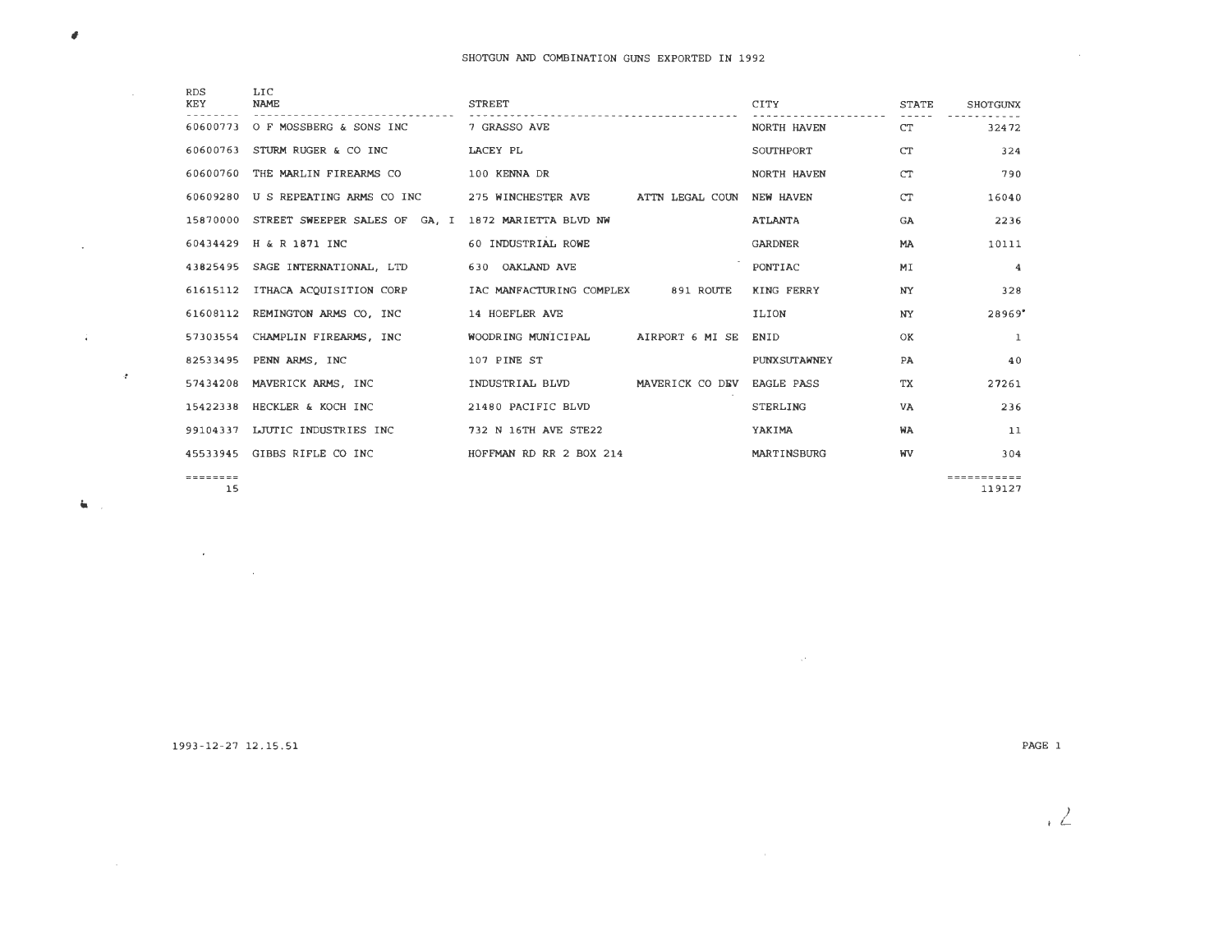| RDS      | LIC                                                |                                                                                                                                                                                                                                                  |                                                                                                                                          |                                                                                                                |                          |
|----------|----------------------------------------------------|--------------------------------------------------------------------------------------------------------------------------------------------------------------------------------------------------------------------------------------------------|------------------------------------------------------------------------------------------------------------------------------------------|----------------------------------------------------------------------------------------------------------------|--------------------------|
| KEY      | <b>NAME</b>                                        | <b>STREET</b>                                                                                                                                                                                                                                    | CITY                                                                                                                                     | <b>STATE</b>                                                                                                   | <b>RIFLEX</b>            |
|          | 98613201 G MCMILLAN & CO INC                       | 302 W MELINDA LN                                                                                                                                                                                                                                 | PHOENIX                                                                                                                                  | AZ                                                                                                             | 177                      |
|          | 99527593 ARCADIA MACHINE & TOOL INC                | 6226 SANTOS DIAZ                                                                                                                                                                                                                                 |                                                                                                                                          |                                                                                                                |                          |
| 97734534 | CALICO LIGHT WEAPON                                | SYSTE 405 E 19TH ST                                                                                                                                                                                                                              |                                                                                                                                          |                                                                                                                | CA 65<br>CA 119          |
| 60633347 | COLTS MFG CO INC                                   | <b>150 HUYSHOPE AVE</b>                                                                                                                                                                                                                          |                                                                                                                                          | CT                                                                                                             | 2479                     |
| 60600763 | STURM RUGER & CO INC                               | LACEY PL                                                                                                                                                                                                                                         |                                                                                                                                          | CT                                                                                                             | 19847                    |
|          | 60600760 THE MARLIN FIREARMS CO 100 KENNA DR       |                                                                                                                                                                                                                                                  |                                                                                                                                          | CT                                                                                                             | 17432                    |
| 60609280 | U S REPEATING ARMS CO INC                          | 275 WINCHESTER AVE ATTN LEGAL COUN                                                                                                                                                                                                               |                                                                                                                                          | CT                                                                                                             | 16519                    |
| 15935398 | SURVIVAL ARMS, INC                                 | 4500 PINE CONE RD                                                                                                                                                                                                                                |                                                                                                                                          | FL 9                                                                                                           | 166                      |
|          |                                                    |                                                                                                                                                                                                                                                  |                                                                                                                                          | IL DESCRIPTION OF REAL PROPERTY.                                                                               | 254                      |
|          |                                                    |                                                                                                                                                                                                                                                  | PHOENIX<br>IRMINDALE<br>BAKERSFIELD<br>HARTFORD<br>NORTH HAVEN<br>NORTH HAVEN<br>COAL<br>COAL VALLEY<br>GENESEO<br>OWENSBORO<br>NORTHORD | IL                                                                                                             | 94                       |
|          |                                                    |                                                                                                                                                                                                                                                  |                                                                                                                                          | KY THE TEXT OF THE TEXT OF THE TEXT OF THE TEXT OF THE TEXT OF THE TEXT OF THE TEXT OF THE TEXT OF THE TEXT OF | 41                       |
|          |                                                    |                                                                                                                                                                                                                                                  | <b>GARDNER</b>                                                                                                                           |                                                                                                                | <b>MA</b><br>673         |
|          |                                                    | 15935398 SURVIVAL ARMS, INC<br>33618479 EAGLE ARMS, INC<br>33606661 SPRINGFIBLD ARMORY, INC<br>420 MAIN ST<br>46133049 KINTREK, INC<br>60434429 H & R 1871 INC<br>60433152 SAVAGE ARMS, INC<br>50433152 SAVAGE ARMS, INC<br>59781NGDALE RD       |                                                                                                                                          | <b>MA</b>                                                                                                      | 732                      |
|          |                                                    |                                                                                                                                                                                                                                                  |                                                                                                                                          | ME                                                                                                             | $\overline{\mathbf{3}}$  |
|          |                                                    |                                                                                                                                                                                                                                                  |                                                                                                                                          | MT                                                                                                             | 27                       |
|          |                                                    |                                                                                                                                                                                                                                                  |                                                                                                                                          | MT                                                                                                             | 14                       |
|          |                                                    | 60434429 H & R 1871 INC SPRINGDALE RD<br>60433429 H & R 1871 INC SPRINGDALE RD<br>60433152 SAVAGE ARMS, INC SPRINGDALE RAIL BLDG #3 WINDHAM<br>98155388 C SHARPS ARMS CO INC 100 CENTENNIAL DRIVE<br>98133200 GENTRY, DAVID OWEN 314 N           |                                                                                                                                          | MT                                                                                                             | $\cdot$ 1                |
|          |                                                    |                                                                                                                                                                                                                                                  |                                                                                                                                          | MT                                                                                                             | 14                       |
|          |                                                    |                                                                                                                                                                                                                                                  |                                                                                                                                          | NH                                                                                                             | 696                      |
|          |                                                    |                                                                                                                                                                                                                                                  | WEST HURLEY                                                                                                                              | NY                                                                                                             | 72                       |
|          |                                                    |                                                                                                                                                                                                                                                  |                                                                                                                                          | NY                                                                                                             | 28002                    |
| 43414343 | KELBLY'S RIFLE RANGE INC 7222 DALTON FOX LAKE RD   |                                                                                                                                                                                                                                                  | NORTH LAWRENCE                                                                                                                           | OH                                                                                                             | 20                       |
|          | 57303554 CHAMPLIN FIREARMS, INC WOODRING MUNICIPAL | AIRPORT 6 MI SE                                                                                                                                                                                                                                  | ENID                                                                                                                                     | ОК                                                                                                             | $\overline{2}$           |
|          |                                                    | $\mathcal{O}(\mathcal{O}_\mathcal{O})$ . The set of $\mathcal{O}_\mathcal{O}(\mathcal{O}_\mathcal{O})$                                                                                                                                           | PROSPECT                                                                                                                                 | OR                                                                                                             | 201                      |
|          |                                                    |                                                                                                                                                                                                                                                  | STURGIS                                                                                                                                  | SD                                                                                                             | 13                       |
|          |                                                    | 16219660 BARRETT, RONNIE GENE 8211 MANCHESTER HWY                                                                                                                                                                                                | MURFREESBORO                                                                                                                             | TN                                                                                                             | 35                       |
|          |                                                    |                                                                                                                                                                                                                                                  | COLLEGE STATION                                                                                                                          | TX                                                                                                             | 17                       |
|          |                                                    |                                                                                                                                                                                                                                                  | STERLING                                                                                                                                 | VA                                                                                                             | 106                      |
|          |                                                    | 57454185 BILL WISEMAN & CO, INC<br>18456 STATE HWY 6 S<br>18422338 HECKLER & KOCH INC<br>99114520 OLYMPIC ARMS INC<br>45509942 FMK LTD<br>45509942 FMK LTD<br>214 BRICE STATE HWY SE<br>45509942 FMK LTD<br>214 BRICE STREET<br>214 BRICE STREET | OLYMPIA                                                                                                                                  | WA                                                                                                             | 847                      |
|          |                                                    |                                                                                                                                                                                                                                                  | <b>GRANVILLE</b>                                                                                                                         | <b>WV</b>                                                                                                      | $\overline{\phantom{0}}$ |
|          | 45533945 GIBBS RIFLE CO INC                        | HOFFMAN RD RR 2 BOX 214                                                                                                                                                                                                                          | MARTINSBURG                                                                                                                              | <b>WV</b>                                                                                                      | 1292                     |
| -------- |                                                    |                                                                                                                                                                                                                                                  |                                                                                                                                          |                                                                                                                | <b>***********</b>       |
| 31       |                                                    |                                                                                                                                                                                                                                                  |                                                                                                                                          |                                                                                                                | 89965                    |
|          |                                                    |                                                                                                                                                                                                                                                  |                                                                                                                                          |                                                                                                                |                          |

 $\mathcal{L}(\mathcal{L}(\mathcal{L}))$  and  $\mathcal{L}(\mathcal{L}(\mathcal{L}))$  .

1993-12-27 12.15.45

 $\mathcal{L}^{\text{max}}_{\text{max}}$  and  $\mathcal{L}^{\text{max}}_{\text{max}}$ 

 $\pmb{\sigma}$ 

 $\mathcal{L}(\mathcal{A})$  and  $\mathcal{L}(\mathcal{A})$  .

 $40\%$  and  $10\%$ 

 $\mathbf{G}(\mathbf{r},\mathbf{r})$ 

 $\mathcal{L}^{\mathcal{L}}$  and  $\mathcal{L}^{\mathcal{L}}$  and  $\mathcal{L}^{\mathcal{L}}$ 

 $\mathcal{A}$ 

PAGE 1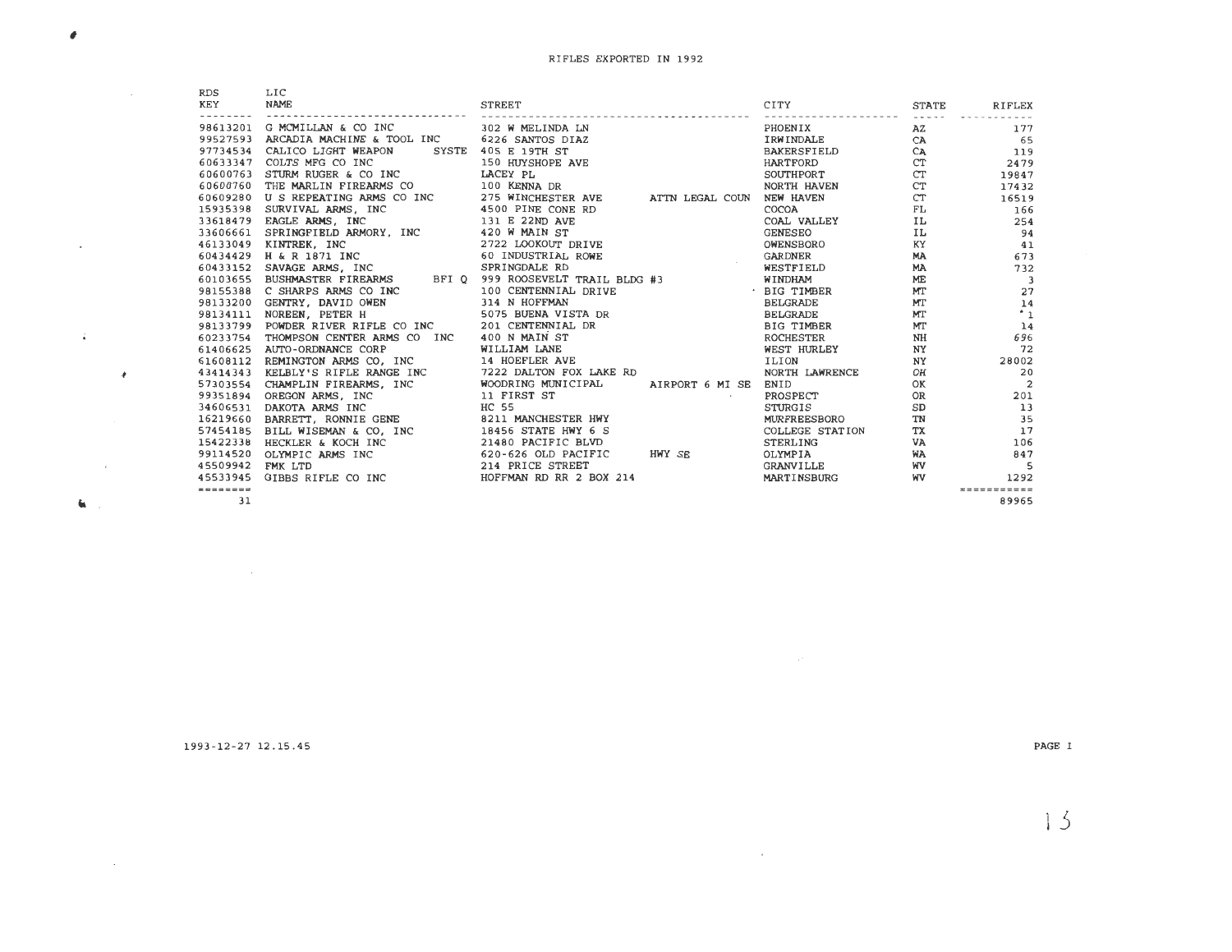| RDS<br>KEY | LIC<br>NAME                      | STREET                |                         | CITY               | <b>STATE</b> | PSTLX           |
|------------|----------------------------------|-----------------------|-------------------------|--------------------|--------------|-----------------|
| 57134716   | WILSON'S GUN SHOP INC            | ON COUNTY RD #4       |                         | <b>BERRYVILLE</b>  | AR           | 4               |
| 98633332   | R & R SPORTING ARMS INC          | 15481 N TWIN LAKES DR |                         | TUCSON             | AZ           | 4               |
| 99527593   | ARCADIA MACHINE & TOOL INC       | 6226 SANTOS DIAZ      |                         | IRWINDALE          | CA           | 701             |
| 97734534   | CALICO LIGHT WEAPON              | SYSTE 405 E 19TH ST   |                         | <b>BAKERSFIELD</b> | CA           | 261             |
| 99527189   | FEDERAL ORDNANCE, INC            | 1443 POTRERO AVENUE   |                         | S EL MONTE         | CA           | 19              |
| 58454047   | RAM-LINE, INC                    | 545 31 ROAD           |                         | GRAND JUNCTION     | CO           | 54              |
| 60633347   | COLTS MFG CO INC                 | 150 HUYSHOPE AVE      |                         | HARTFORD           | CT           | 10459           |
| 60604862   | SEECAMP, L W CO INC              | 301 BREWSTER RD       | INDUSTRIAL BLDG MILFORD |                    | CT           | 1               |
| 60600763   | STURM RUGER & CO INC             | LACEY PL              |                         | SOUTHPORT          | CT           | 8609"           |
| 60606809   | WILDEY INC                       | 458 DANBURY RD        |                         | NEW MILFORD        | CT           | 41              |
| 15925637   | GRENDEL, INC                     | 550 ST JOHN ST        |                         | COCOA              | FL           | 52              |
| 15923596   | TAURUS INTERNATIONAL<br>MFG,     | 16175 NW 49TH AVE     |                         | MIAMI              | FL           | 1298            |
| 15940064   | WCB HOLDINGS INC                 | 4360 CORPORATE SOUARE |                         | <b>NAPLES</b>      | FL.          | 6               |
| 33635343   | LES BAER CUSTOM INC              | 3737 14TH AVE         |                         | ROCK ISLAND        | IL           | 46              |
| 33606661   | SPRINGFIELD ARMORY, INC          | 420 W MAIN ST         |                         | <b>GENESEO</b>     | IL           | 2040            |
| 54833096   | WICHITA ARMS INC                 | 923 E GILBERT         |                         | WICHITA            | κs           | 1               |
| 60410395   | SMITH & WESSON CORP              | 2100 ROOSEVELT AVE    |                         | SPRINGFIELD        | MA           | 42790           |
| 85207699   | BERETTA U S A CORPORATION        | 17601 BERETTA DR      |                         | <b>ACCOKEEK</b>    | MD           | 2554            |
| 60106460   | SMITH & WESSON CORP              | HOULTON INT'L AIRPORT |                         | HOULTON            | ME           | 6079            |
| 34134590   | BROWN, EBEN A                    | 3404 PAWNEE DR        |                         | ALEXANDRIA         | MN           | 12              |
| 60233754   | THOMPSON CENTER ARMS CO INC      | 400 N MAIN ST         |                         | ROCHESTER          | NH           | 990             |
| 61406625   | AUTO-ORDNANCE CORP               | WILLIAM LANE          |                         | WEST HURLEY        | NY           | 501             |
| 61608112   | REMINGTON ARMS CO, INC           | 14 HOEFLER AVE        |                         | ILION              | NY           | 28              |
| 61133412   | WHITESTONE LUMBER CORP           | 148-02 14 AVE         |                         | WHITESTONE         | NY           | $7\overline{ }$ |
| 43111589   | MOA CORPORATION                  | 2451 OLD CAMDEN PIKE  |                         | <b>EATON</b>       | OH           | 9               |
|            | 57421953 AMERICAN DERRINGER CORP | 127 N LACY DR         |                         | <b>WACO</b>        | ТX           | 187             |
|            |                                  |                       |                         |                    |              |                 |

1993-12 - 27 12.15 . 40

#

 $\mathcal{A}^{\mathcal{A}}$  and  $\mathcal{A}^{\mathcal{A}}$ 

 $\mathcal{L}_{\mathcal{A}}$ 

 $\sim$   $\lambda$ 

 $\alpha$  ,  $\alpha$  ,  $\alpha$  ,  $\alpha$ 

 $\mathbf{K} \in \mathbb{R}^{n \times n}$ 

 $\sim$   $\sim$ 

PAGE 1

 $\mathcal{A}^{\pm}$ 

14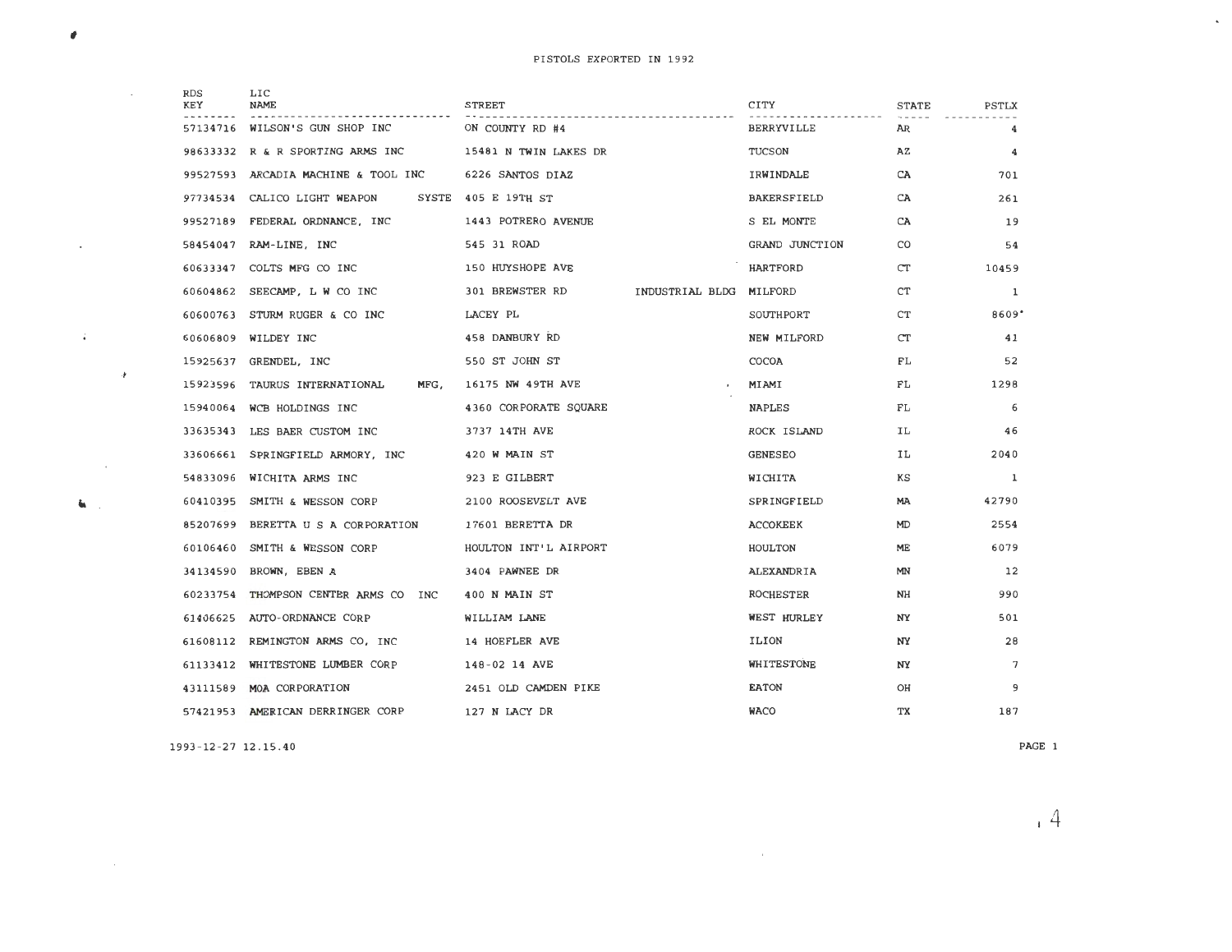| <b>RDS</b><br><b>KEY</b> | LIC<br><b>NAME</b>     | <b>STREET</b>           |        | CITY        | <b>STATE</b> | PSTLX       |
|--------------------------|------------------------|-------------------------|--------|-------------|--------------|-------------|
| 98706281                 | LAR MANUFACTURING, INC | 4133 WEST FARM ROAD     |        | WEST JORDAN | UT           |             |
| 15435645                 | ARMIGER CORP, THE      | 1200 N VEITCH UNIT 1412 |        | ARLINGTON   | VA           | 12          |
| 15422338                 | HECKLER & KOCH INC     | 21480 PACIFIC BLVD      |        | STERLING    | VA           | 343         |
| 99114520                 | OLYMPIC ARMS INC       | 620-626 OLD PACIFIC     | HWY SE | OLYMPIA     | WA           | 199         |
| 45509942                 | FMK LTD                | 214 PRICE STREET        |        | GRANVILLE   | <b>WV</b>    |             |
| --------                 |                        |                         |        |             |              | ----------- |

and a state of  $\sim 10^7$ 

 $\frac{1}{2} \frac{1}{2}$ 

31

 $\pmb{\theta}$ 

 $\sim 10^{11}$ 

 $\mathcal{A}(\mathcal{A})$  and  $\mathcal{A}(\mathcal{A})$ 

 $\sim 100$ 

 $\sim 100$ 

 $\mathbf{G}(\cdot)$  .

 $\sim 4$ 

77309

 $\sim$ 

1993-12-27 12.15 . 40

PAGE 2